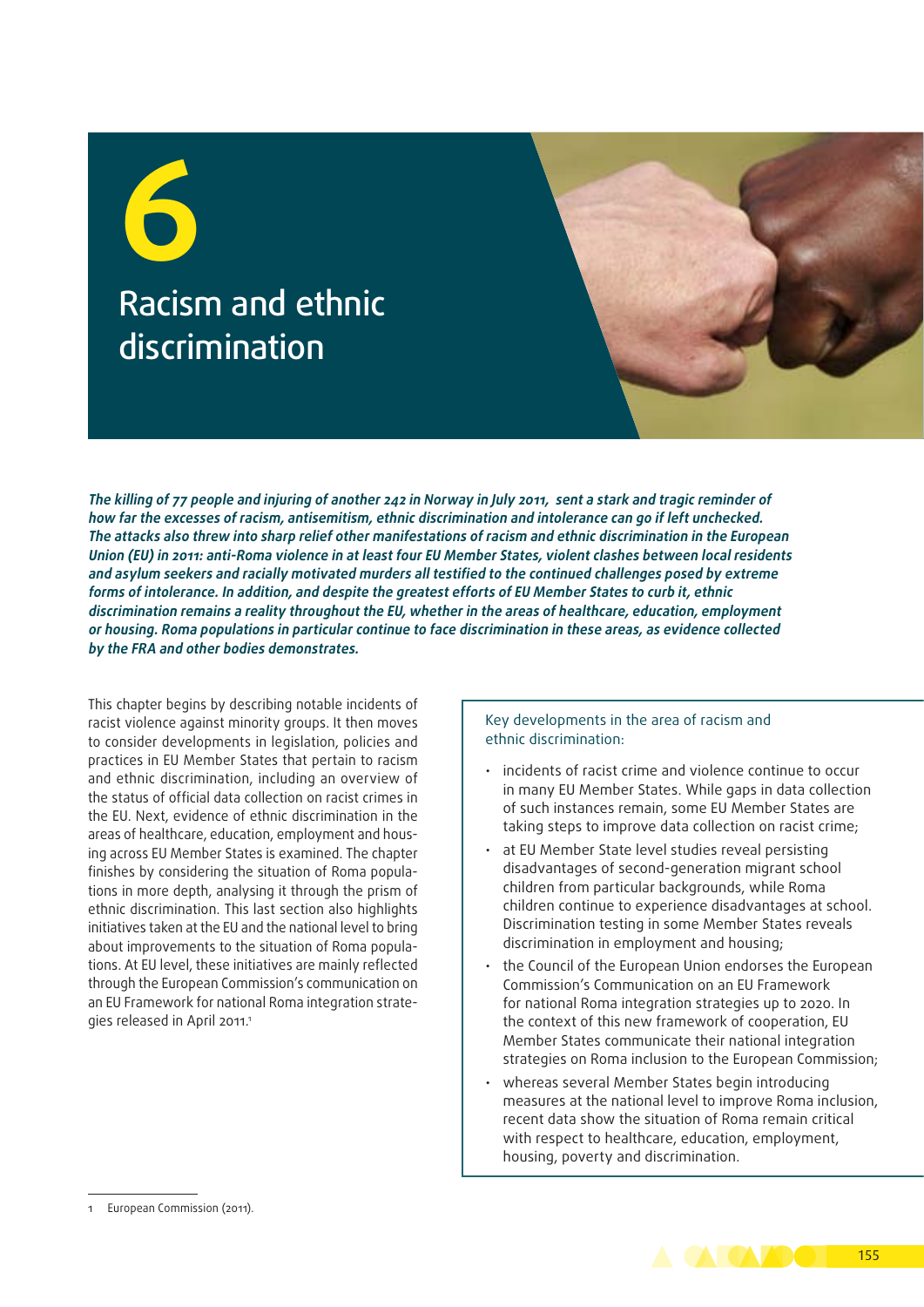## 6.1. Notable incidents of racist abuse in EU Member States

In March 2011, extremist groups in **Hungary** (Civil Guard for a Better Future – *Szebb Jövőért Polgárőrség*; Rascal Troop – *Betyársereg*; and Defence Force – *Véderő*) coa‑ lesced and organised anti‑Roma demonstrations that lasted a full month in Gyöngyöspata. Demonstrators inflicted racist abuse on members of the local Roma population, including on:

- a young Roma woman they physically attacked and threatened, saying: 'we will decorate the house with your blood!';
- a Roma man they threatened with an axe in front of his two‑year‑old daughter and told: '[I] will use your blood to build my new house';
- a pregnant Roma who went into pre-term labour provoked by the shock of the threats she endured.

In late August 2011, some 1,500 persons demonstrated against local Roma populations in Rumburk, **Czech Republic**. Rioters destroyed Roma property and yelled at them to go away. After another anti-Roma demonstration in September in Varnsdorf, a young demonstrator was charged with the crime of denying genocide. She was also seen wearing a T‑shirt with the following slogan: "Revive Hitler! Get rid of the dirt! Roma into the gas chambers!" These incidents led to further tensions and anti‑Roma demonstrations in other localities, such as Nový Bor.

A Roma driver believed to be close to the family of a Roma businessman, Kiril Rashkov, was implicated in the traffic accident death of a young Bulgarian man in September in **Bulgaria**, leading to a spree of anti‑Roma violence there. On the night of the accident, three Rashkov family houses were burnt down. At anti‑Roma rallies organised through Facebook demonstrators attacked and injured several Roma persons and vandalised Roma property. They also hurled insults at Roma and Turks, shouting slogans such as "Turks under the knife!"; "Death to Gypsies!"; "Gypsies into soap!"; or "Turks – out of Bulgaria!"

In December in Turin, **Italy**, a 16-year old girl reported she had been raped by a Roma person. After a general demonstration against criminality, organised by some inhabitants of the area where the girl lived, a group of local demonstrators marched to the Continassa Roma camp, setting it on fire. Although no one died, the camp was devastated and its inhabitants lost their belongings. The girl later admitted that she had not been sexually assaulted: she had invented the story to hide from her parents an intimate relationship with her Italian boyfriend.

Just days after the Turin incident, a second major episode of racist violence erupted, this time in Florence, **Italy**. A sympathiser of an organisation with neo-fascist leanings, CasaPound, killed two Senegalese nationals and seriously injured three others. Civil society organisations and some local authorities organised a large demonstration of solidarity in Florence on 17 December and the President of the Republic called for collective action to stop racist violence and crimes. After the murder, however, several messages were published online in support of the killer. The authorities launched investigations to identify and prosecute the authors of these statements.

Although events of such violence are the exception rather than the rule, official data collected in EU Member States that record incidents of racist crime suggest that the phenomenon remains an issue of great concern across the EU. Most of the data collection systems currently in place in EU Member States remain imperfect, as the next section of this chapter demonstrates.

## 6.2. Developments and trends in officially recorded racist crime

The Racial Equality Directive and the Framework Decision on Racism and Xenophobia,<sup>2</sup> respectively, guarantee protection against discrimination on grounds of race and ethnic origin, and protection against racist and xenophobic offences.

Despite the commitment and best efforts of Member States to counter racially motivated crime, such crime remains a reality in the EU. Furthermore, many Member States still do not have systematic mechanisms of data collection in place to record the incidence of racist crime at the national level. It therefore remains difficult to quantify the prevalence of racist crime in the EU or to compare trends over time among Member States.

The regular and continued collection of official data on racist crime by law enforcement agencies, criminal justice systems and relevant ministries is necessary if decision makers are to be provided with a solid base of evidence upon which to formulate effective and targeted policies to combat racist crime. The ready availability of reliable and robust data in the field would make it possible to assess the effectiveness of these policies and fine tune them as needed.

Most EU Member States record some form of official data on racist crime. There are, however, important differences as to the scope and transparency of the systems they operate, as Tables 6.1 and 6.2 show. Member



<sup>2</sup> Council Framework Decision 2008/913/JHA, OJ 2008 L 328, p. 55.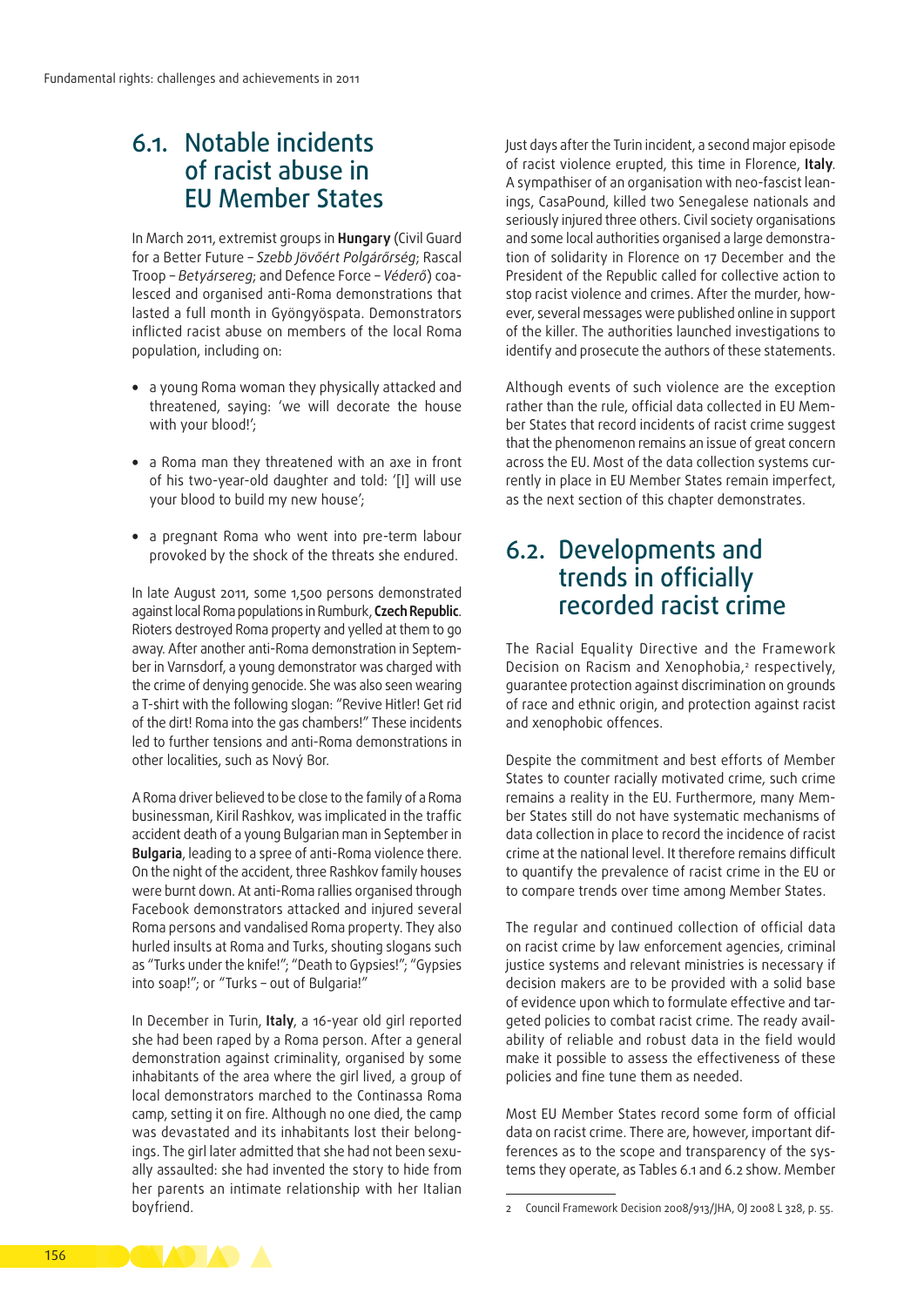States' official data collection mechanisms on racist crime fall into four broad categories:

- no data no data on racist crime are recorded or published;
- limited data collection is limited to a few incidents of racist crime, and the data are, in general, not published;
- good different bias motivations for racist crime are recorded (racism/xenophobia, religion, antisemitism, Islamophobia, (right-wing) extremism) and the data are, in general, published;
- comprehensive different bias motivations for racist crime are recorded (racism/xenophobia, religion, antisemitism, Islamophobia, (right-wing) extremism), as are characteristics of victims and perpetrators, where criminal victimisation has occurred, and what types of crimes were committed, such as murder, assault or threats. The data are always published.

#### Table 6.1: Status of official data collection on racist crime, by country as of January 2012

| No data                                                            | <b>Limited</b>  | Good              | Comprehensive  |  |  |  |  |  |
|--------------------------------------------------------------------|-----------------|-------------------|----------------|--|--|--|--|--|
| Estonia                                                            | <b>Bulgaria</b> | Austria           | Finland        |  |  |  |  |  |
| Romania                                                            | Cyprus          | Belgium           | Netherlands    |  |  |  |  |  |
|                                                                    | Hungary         | Czech<br>Republic | Sweden         |  |  |  |  |  |
|                                                                    | Italy           | Denmark           | United Kingdom |  |  |  |  |  |
|                                                                    | Latvia          | France            |                |  |  |  |  |  |
|                                                                    | Luxembourg      | Germany           |                |  |  |  |  |  |
|                                                                    | Malta           | Ireland           |                |  |  |  |  |  |
|                                                                    | Portugal        | Lithuania         |                |  |  |  |  |  |
|                                                                    | Slovenia        | Poland            |                |  |  |  |  |  |
|                                                                    | Spain           | Slovakia          |                |  |  |  |  |  |
|                                                                    |                 |                   |                |  |  |  |  |  |
|                                                                    | Croatia         |                   |                |  |  |  |  |  |
| Greece: data collection system established on<br>29 September 2011 |                 |                   |                |  |  |  |  |  |

*Source: FRA, 2011*

Official data on racist crime continue not to be recorded or published in **Estonia** and **Romania**.

Steps to improve data collection were taken in **Greece**, **Italy** and **Spain.** On the initiative of the National Com‑ mission for Human Rights and the United Nations High Commissioner for Refugees (UNHCR), a network for the collection of data on incidents of racist violence was established in **Greece**, allowing authorities to monitor the incidence of racist crime more closely.3

The Observatory for security against discriminatory acts (*Osservatorio per la sicurezza contro gli atti discriminatori,*  Oscad) set up in **Italy** in September 2010 now allows for the official monitoring of discriminatory acts against minorities motivated by ethnic or racial origin.4 Oscad is housed at the Department of Public Security within the Ministry of the Interior and works under the authority of the Central Direction of the Criminal Police. Part of Oscad's activities consist in determining whether discriminatory acts against minorities motivated by ethnic origin can be prosecuted as criminal offences.

The crime statistics system in **Spain** was amended in 2011, resulting in the systematic recording of racist/ xenophobic acts in the autonomous regions of the Basque Country, Catalonia and Navarra.5

FRA research has shown that it is often difficult to distinguish between ethnic and religious discrimination. For example, the European Union Minorities and Discrimination Survey – EU‑MIDIS – interviewed 23,500 people from various ethnic minority and immigrant groups across the 27 Member States. About 40 % of all the respondents self-identified as Muslim. The survey shows that many of the members of the minority groups that were surveyed said they suffered discrimination, with almost half of Muslim respondents not being able to tell whether they felt they were discriminated against on the grounds of their 'religion or beliefs' or on the grounds of their 'ethnic or immigrant background'.

Tables 6.3-6.5 indicate trends in officially recorded and published data on racist, antisemitic and (right-wing) extremist crimes in individual EU Member States; not enough data is collected at Member State level to report on trends for crimes motivated by Islamophobia. Direct comparisons between Member States cannot and should not be made here, because any observed variations are a reflection of data collection practices at the national level.

The data included in these tables differ from those presented in the annual report on hate crime in the region of the Organization for Security and Co‑operation in Europe (OSCE) and published by its Office for Democratic Institutions and Human Rights (ODIHR).6 ODIHR's annual report presents data on hate crime incidents submitted to it by the governments of the OSCE's 56 participating States, partner organisations and NGOs active in the field.

The data presented in Tables 6.3-6.5 are collected from official reports relating to racist crime available in the public domain published by the relevant EU Member State authorities, and as such reveal what official criminal justice data are able to show with respect to racist crime.

<sup>6</sup> Organization for Security and Co‑operation in Europe (OSCE) – Office for Democratic Institutions and Human Rights (2011).



<sup>3</sup> Greece, National Commission for Human Rights and UNHCR Greece (2011).

<sup>4</sup> Italy, Italian National Police (2011).

<sup>5</sup> Spain, Ministry of Labour and Immigration (2011).<br>6 Occanization for Security and Co-operation in Fur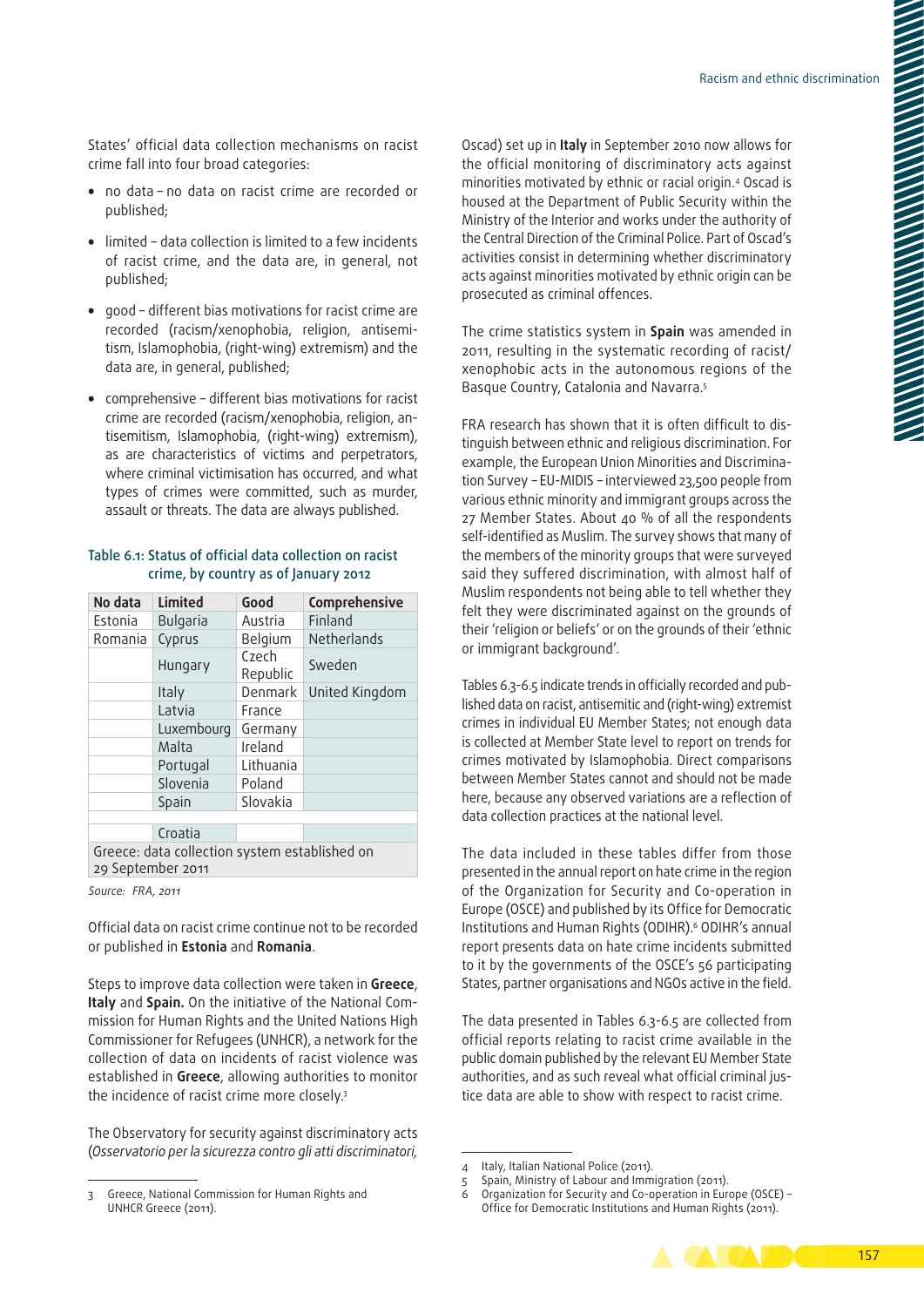## Table 6.2: Officially recorded racist crime, by country, as of 1 January 2012

|           | Recorded data (as defined by the<br>body collecting the data)                                                                                                                                                                                              | Data source(s)                                                                                                                                                                                         | <b>Publication of data</b>                                                                                                                                          |
|-----------|------------------------------------------------------------------------------------------------------------------------------------------------------------------------------------------------------------------------------------------------------------|--------------------------------------------------------------------------------------------------------------------------------------------------------------------------------------------------------|---------------------------------------------------------------------------------------------------------------------------------------------------------------------|
| AT        | Politically motivated crimes (Politisch<br>motivierte Kriminalität): committed<br>offences (Tathandlungen) and cases<br>reported to the court (Anzeigen)                                                                                                   | Ministry of the Interior, Federal Agency<br>for State Protection and Counter-<br>terrorism (Bundesministerium für<br>Inneres, Bundesamt für Verfassungs-<br>schutz und Terrorismusbekämpfung)          | Data published: annual report on<br>the protection of the Constitution<br>(Verfassungsschutzbericht)                                                                |
| <b>BE</b> | Number of incidents of racism and<br>xenophobia reported to the police                                                                                                                                                                                     | Centre for Equal Opportunities and<br>Opposition to Racism                                                                                                                                             | Data published: annual report on<br>discrimination/diversity (Rapport<br>annuel Discrimination/Diversité -<br>Jaarverslag Discriminatie /<br>Diversiteit)           |
| BG        | Criminal offences against the rights of<br>citizens recorded by the police                                                                                                                                                                                 | Ministry of the Interior                                                                                                                                                                               | Data not published                                                                                                                                                  |
| <b>CY</b> | Serious offences - racial incidents<br>and/or court cases                                                                                                                                                                                                  | Cyprus Police                                                                                                                                                                                          | Data published: Serious offences -<br>racial incidents and/or cases                                                                                                 |
| CZ.       | Crimes with extremist context<br>(Trestná činnost s extremistickým<br>podtextem)                                                                                                                                                                           | Ministry of the Interior, Security Pol-<br>icy Department (Ministerstvo vnitra,<br>Odbor bezpečnostní politiky)                                                                                        | Data published: annual report on<br>the issue of extremism in the Czech<br>Republic (Zpráva o problematice ex-<br>tremism na území České Republiky)                 |
| DE        | Politically motivated crime: politically<br>motivated criminal offences<br>(Politisch motivierte Kriminalität:<br>politisch motivierte Straftaten)                                                                                                         | Ministry of the Interior (Bundes-<br>ministerium des Innern)                                                                                                                                           | Data published: annual report on<br>the protection of the Constitution<br>(Verfassungsschutzbericht)                                                                |
| DK        | Crimes with a possible extremist<br>background<br>(Kriminelle forhold med mulig eks-<br>tremistisk baggrund)                                                                                                                                               | Danish Security and Intelligence Ser-<br>vice (Politiets efterretningstjeneste)                                                                                                                        | Data published: annual report on<br>crimes with a possible extremist<br>background (Kriminelle forhold []<br>med mulig ekstremistisk baggrund)                      |
| EE.       | No official data collected on racist<br>crime                                                                                                                                                                                                              | n/a                                                                                                                                                                                                    | n/a                                                                                                                                                                 |
| EL.       | Incidents of racist violence                                                                                                                                                                                                                               | National Commission for Human<br>Rights and Office of the UN High Com-<br>missioner for Refugees in Greece                                                                                             | n/a                                                                                                                                                                 |
| ES        | Racist and xenophobic acts (Basque<br>Country, Catalonia, Navarra)                                                                                                                                                                                         | National Police Force and Civil Guard                                                                                                                                                                  | Data not published                                                                                                                                                  |
| FI        | Racist crimes reported to the police                                                                                                                                                                                                                       | Police College of Finland<br>(Poliisiammattikorkeakoulu)                                                                                                                                               | Data published: annual report on<br>hate crimes reported to the police<br>in Finland (Poliisin tietoon tullut<br>viharikollisuus Suomessa)                          |
| <b>FR</b> | Actions and threats with a racist,<br>antisemitic or xenophobic character<br>recorded by the police and the<br>gendarmerie (actes et menaces<br>à caractère raciste, antisémite et<br>xénophobe constatés par les services<br>de police et de gendarmerie) | National Consultative Commission on<br>Human Rights (Commission nationale<br>consultative des droits de l'homme)                                                                                       | Data published: annual report on<br>the fight against racism, anti-<br>semitism and xenophobia (La lutte<br>contre le racisme, l'antisémitisme et<br>la xénophobie) |
| HU        | Number of criminal cases                                                                                                                                                                                                                                   | Unified Investigation and Prosecution<br><b>Statistical Database</b>                                                                                                                                   | Data not published                                                                                                                                                  |
| IE        | Reported racist crime                                                                                                                                                                                                                                      | <b>Central Statistical Office</b>                                                                                                                                                                      | Data published: Office for the<br>Promotion of Migrant Integration                                                                                                  |
| IT        | Discriminatory acts against minorities<br>motivated by ethnic or racial origin,<br>religious beliefs, sexual orientation,<br>gender identity and disability<br>recorded                                                                                    | Italian National Police (Polizia di Sta-<br>to), Observatory for security against<br>discriminatory acts (Polizia di Stato,<br>Osservatorio per la sicurezza contro<br>gli atti discriminatori, Oscad) | Data published as an aggregated<br>figure of discriminatory acts                                                                                                    |

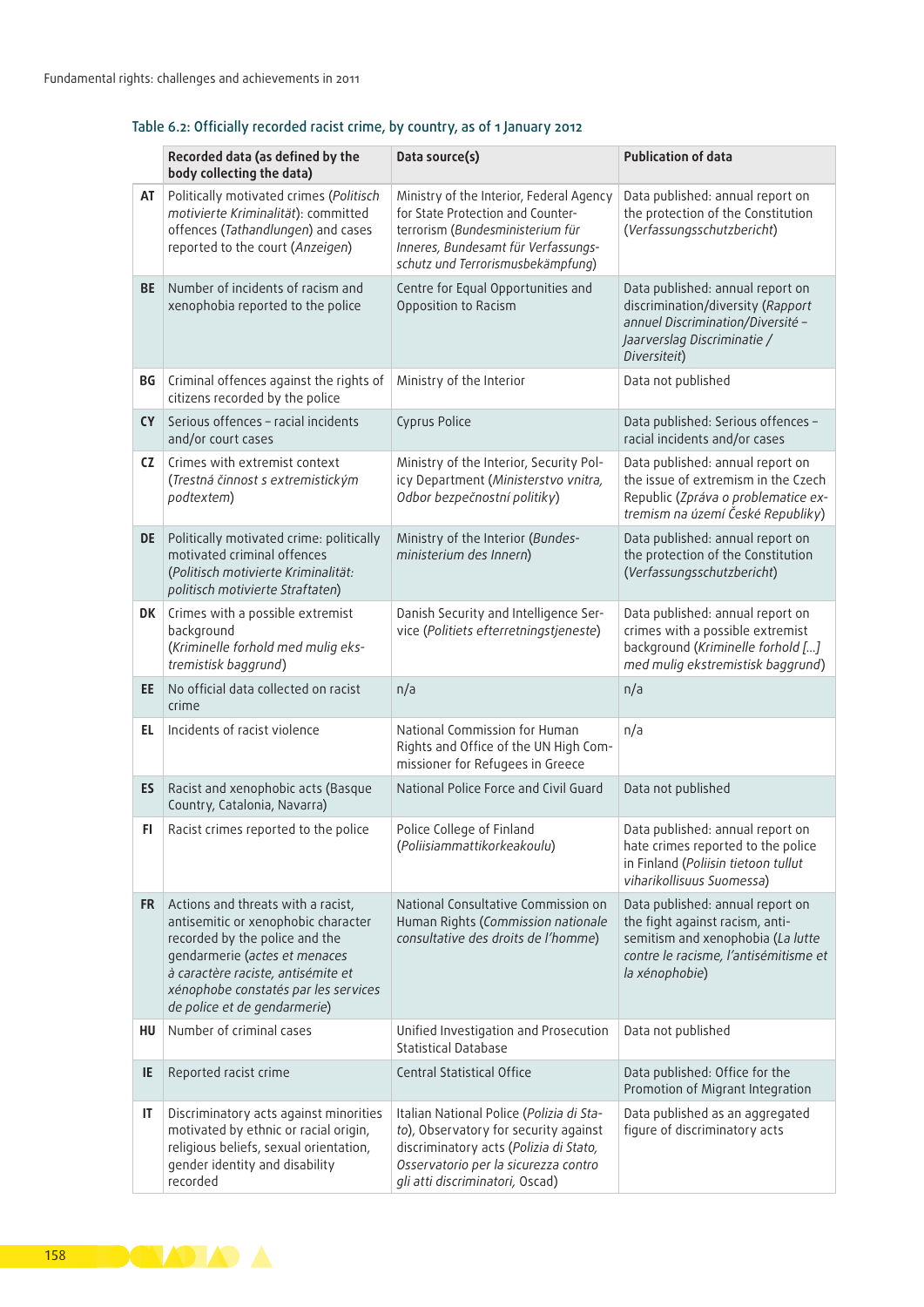### Table 6.2 : (continued)

|           | Recorded data (as defined by the<br>body collecting the data)                                                                                                                                                                                                                                                                        | Data source(s)                                                                                                                                                      | <b>Publication of data</b>                                                                                                                                                                                                                    |
|-----------|--------------------------------------------------------------------------------------------------------------------------------------------------------------------------------------------------------------------------------------------------------------------------------------------------------------------------------------|---------------------------------------------------------------------------------------------------------------------------------------------------------------------|-----------------------------------------------------------------------------------------------------------------------------------------------------------------------------------------------------------------------------------------------|
| LT.       | Recorded cases, pre-trial investigations<br>and number of court cases/people<br>sentenced in relation to discrimination<br>on grounds of nationality, race, sex,<br>descent, religion or belonging to other<br>groups, and in relation to incitement<br>against any national, racial, ethnic,<br>religious or other group of persons | Information Technology and Com-<br>munications Department, Ministry<br>of the Interior (Informatikos ir ryšių<br>departamentas prie Vidaus reikalų<br>ministerijos) | Data not published                                                                                                                                                                                                                            |
| LU        | Offences against persons, racial<br>discriminations (Infractions contre les<br>personnes, discriminations raciales)                                                                                                                                                                                                                  | Luxembourg Police (Police<br>grand-ducale)                                                                                                                          | Data published: annual activity re-<br>port of the police (Rapport d'activité<br>de la Police grand-ducale)                                                                                                                                   |
| LV        | Number of criminal cases initiated<br>in relation to incitement to national,<br>ethnic and racial hatred                                                                                                                                                                                                                             | Security Police (Drošības policija)                                                                                                                                 | Data not published                                                                                                                                                                                                                            |
| MΤ        | Racist crime                                                                                                                                                                                                                                                                                                                         | Malta Police Force                                                                                                                                                  | Data not published                                                                                                                                                                                                                            |
| <b>NL</b> | Incidents of criminal discrimination<br>recorded by the police (Door de politie<br>geregistreerde en aangeleverde<br>incidenten met een discriminatoir<br>karakter)                                                                                                                                                                  | Police's National Expertise Centre on<br>Diversity (Landelijk ExpertiseCentrum<br>Diversiteit van de Politie)                                                       | Data published: annual report on<br>criminal discrimination (Criminali-<br>teitsbeeld discriminatie)                                                                                                                                          |
| PL.       | Initiated proceedings and ascertained<br>crimes relating to hatred based on na-<br>tional, ethnic, racial or religious differ-<br>ences; cases with racist or xenophobic<br>motives handled by prosecutorial<br>offices; final convictions pursuant to<br>relevant articles of the criminal code                                     | Temida, Police Crime Statistics<br>System; State Prosecution; National<br>crime register                                                                            | Data not published                                                                                                                                                                                                                            |
| PT        | Racist crimes recorded by the police                                                                                                                                                                                                                                                                                                 | Directorate-General for Justice Policy<br>(Direcção-Geral da Política de Justiça)                                                                                   | Data not published                                                                                                                                                                                                                            |
| RO.       | No official data collected on racist<br>crime                                                                                                                                                                                                                                                                                        | n/a                                                                                                                                                                 | n/a                                                                                                                                                                                                                                           |
| <b>SE</b> | Offences reported to the police with<br>an identified hate crime motive<br>(polisanmälningar med identifierade<br>hatbrottsmotiv)                                                                                                                                                                                                    | Swedish National Council for Crime<br>Prevention (Brottsförebygganderådet)                                                                                          | Data published: annual report<br>on statistics relating to offences<br>reported to the police with an iden-<br>tified hate crime motive (Statistik<br>över polisanmälningar med identifi-<br>erade hatbrottsmotiv)                            |
| SI        | Criminal offences including racial,<br>ethnic or religious intolerance as<br>a motive                                                                                                                                                                                                                                                | Police Directorate (Policijske uprava)                                                                                                                              | Data not published                                                                                                                                                                                                                            |
| <b>SK</b> | Racially motivated crime, prosecuted<br>and investigated persons<br>(rasovo motivovaná trestná činnosť,<br>údaje o stíhaných a vyšetrovaných<br>osobách)                                                                                                                                                                             | Ministry of the Interior, Police<br>(Ministerstvo vnútra, Polícia)                                                                                                  | Data published: monthly report on<br>crime statistics (Štatistika kriminal-<br>ity v Slovenskej republike)                                                                                                                                    |
| UK        | England, Northern Ireland & Wales:<br>recordable crimes under Home Office<br>recording rules<br>Scotland: racist incidents recorded by<br>the police; racist hate crime charges                                                                                                                                                      | England, Northern Ireland & Wales:<br>Association of Chief Police Officers<br>Scotland: Procurator Fiscal                                                           | Data published:<br>England, Northern Ireland & Wales:<br>Total of recorded hate crime from<br>regional forces in England, Wales<br>and Northern Ireland during the<br>calendar year<br>Scotland: annual report on hate<br>crime (fiscal year) |
| HR        | Reported criminal offences, racial or<br>other discrimination<br>(Rasna i druga diskriminacija)                                                                                                                                                                                                                                      | Ministry of the Interior (Ministarstva<br>unutarnjih poslova)                                                                                                       | Data published: overview of<br>basic indicators for public safety<br>(Temeljnih sigurnosnih pokazatelja)                                                                                                                                      |

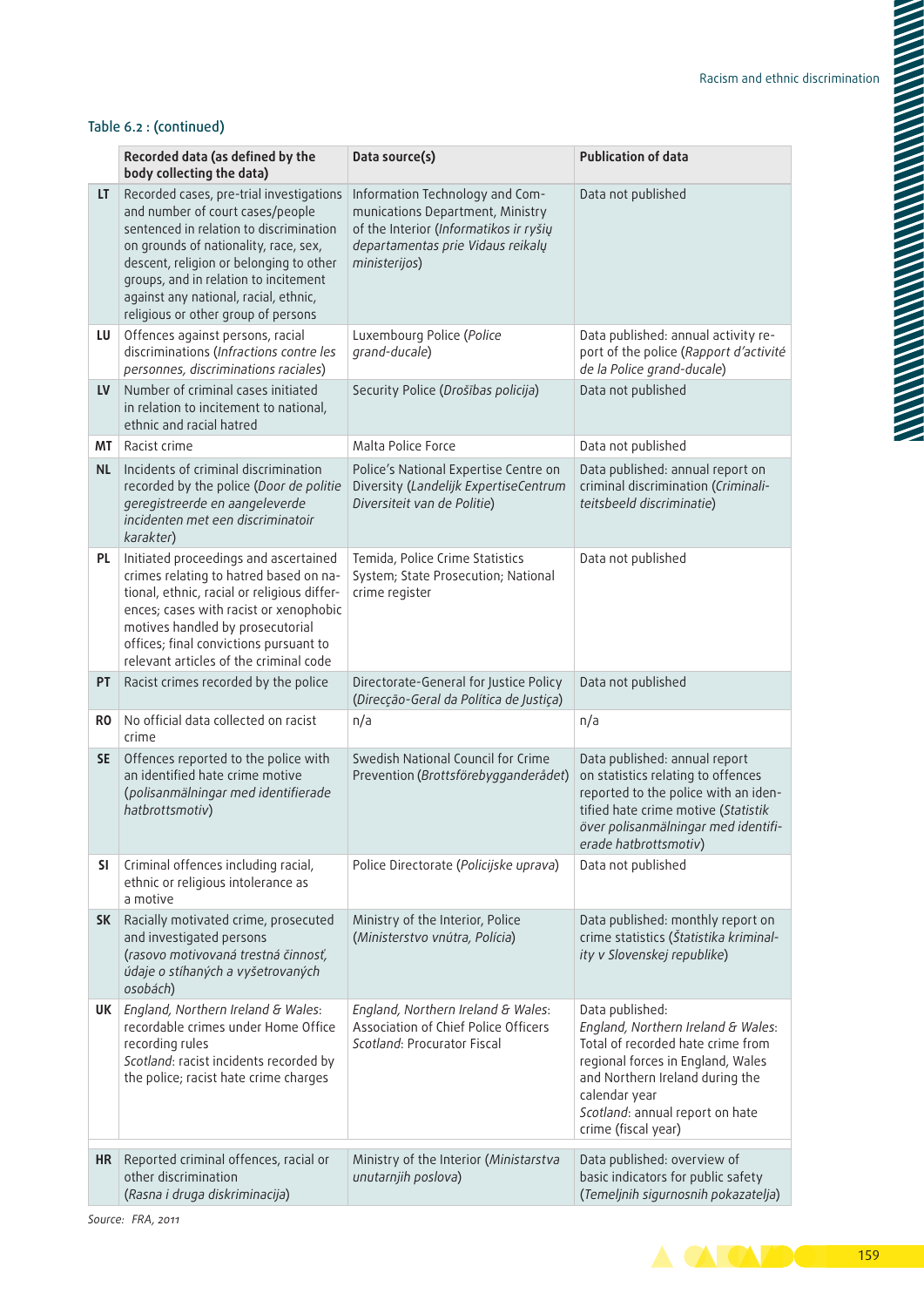### Promising practice

## Teaching about the Holocaust and preventing crimes against humanity

Since 2003, the Croatian Agency for Education has been developing the school curriculum to include a teacher training programme designed to assist teachers in incorporating Holocaust education and the prevention of crimes against humanity (*Poučavanje o holokaustu i sprečavanju zločina protiv čovječnosti*). A total of 517 teachers have attended the annual three-day training seminars on the matter and proceeded to develop and deliver training content and student projects. Each year, the Ministry also sends a circular to all schools requesting that Holocaust Remembrance Day be observed, thereby ensuring the continued impact and success of the initiative.

The Council of Europe, together with the OSCE, has also set a website to provide information on the Roma genocide (www.romagenocide.org). It comprises a database on the Roma genocide, with a virtual library of useful publications, and an interactive map on which countries can indicate their special/distinctive features at national level. The website also provides information on curricula, available teaching materials, school textbooks, places of remembrance, and innovative practices introduced by ministries, civil society, international organisations, museums and schools.

*For more information, see: Agency for Education (*Agencije za odgoj i obrazovanje*) [www.azoo.hr/index.php?option=](http://www.azoo.hr/index.php?option=com_content&view=article&id=3204:pouavanje-o-holokaustu-mora-postati-temeljna-vrijednost-u-odgoju-i-obrazovanju&catid=273:povijest) [com\\_content&view=article&id=3204:pouavanje-o](http://www.azoo.hr/index.php?option=com_content&view=article&id=3204:pouavanje-o-holokaustu-mora-postati-temeljna-vrijednost-u-odgoju-i-obrazovanju&catid=273:povijest)[holokaustu-mora-postati-temeljna-vrijednost-u-odgoju-i](http://www.azoo.hr/index.php?option=com_content&view=article&id=3204:pouavanje-o-holokaustu-mora-postati-temeljna-vrijednost-u-odgoju-i-obrazovanju&catid=273:povijest)[obrazovanju&catid=273:povijest](http://www.azoo.hr/index.php?option=com_content&view=article&id=3204:pouavanje-o-holokaustu-mora-postati-temeljna-vrijednost-u-odgoju-i-obrazovanju&catid=273:povijest)*

When considering trends, care must be taken not to confuse the rate of recorded incidents of racist crime with the actual rate of racist crime. Not only is it widely acknowledged that racist crime is grossly under-recorded (as are many forms of inter-personal crime), but variations observed within EU Member States from one year to the next could be the result of:

- how racist crime is defined in criminal law;
- changes in how (the characteristics of) incidents of racist crime are recorded;
- the willingness of victims and/or witnesses to report incidents;
- the actual occurrence of racist crime.

Tables 6.3-6.5 should therefore be read as indicative of fluctuations in recorded racist crime. They should not be taken to reflect the prevalence of racist crime in any given EU Member State. The example below illustrates why comparisons should not be made between Member States.

Member States where few incidents of racist crime are recorded tend to show the highest levels of

year-on-year variation in recorded crime. Consider the 300 % increase in recorded racist crime observed in **Cyprus** between 2009 and 2010, the 11.8 % decrease observed in **England** and **Wales** and the 15.9 % decrease observed in **Germany** in the same period. While 24 incidents account for the increase in Cyprus, more than 3,000 incidents account for the decreases observed in either England and Wales or Germany. For this reason, any observed variation must be considered on its own merits; in relation to changes in data collection practices at the national level; and in relation to both the national context and the period when incidents of racist crime are recorded.

Increases in recorded racist crime are observed in **Austria, Cyprus,** the **Netherlands** and **Northern Ireland** as well as **Croatia** (Table 6.3). Decreases are observed in all other Member States that publish official data. In terms of officially recorded antisemitic crime, increases are observed in **Austria** and the **Netherlands**, while decreases are observed in all other Member States that publish data (Table 6.4). In terms of right‑wing extremist crime, a fall in officially recorded crime can be observed in all Member States that publish data, except the **Netherlands** (Table 6.5).

### **FRA ACTIVITY**

### **Addressing the under‑recording of incidents of crime: surveys on experiences of criminal victimisation in the EU**

The FRA has completed one survey encompassing experiences of criminal victimisation to date – the European Union Minorities and Discrimination Survey (EU‑MIDIS) – with three other FRA surveys at different stages of implementation: (1) experiences and perceptions of antisemitism among Jewish populations in selected EU Member States; (2) discrimination against and victimisation of lesbian, gay, bisexual and transgender (LGBT) persons; and (3) an EU‑wide survey of violence against women. Taken together, these surveys will provide a more complete picture of experiences of criminal victimisation among various populations groups across the EU. The results of these surveys will be published in 2013.

*For more information on these surveys, see:*

- *• EU‑MIDIS: [http://fra.europa.eu/eu‑midis](http://fra.europa.eu/eu-midis)*
- *• Experiences and perceptions of antisemitism among Jewish populations in selected EU Member States: [http://fra.europa.](http://fra.europa.eu/fraWebsite/research/projects/proj_survey_jews_en.htm) [eu/fraWebsite/research/projects/proj\\_survey\\_jews\\_en.htm](http://fra.europa.eu/fraWebsite/research/projects/proj_survey_jews_en.htm)*
- *• Discrimination and victimisation of LGBT persons: [http://fra.europa.eu/fraWebsite/research/projects/](http://fra.europa.eu/fraWebsite/research/projects/proj_surveys-lgbt-persons_en.htm) [proj\\_surveys‑lgbt‑persons\\_en.htm](http://fra.europa.eu/fraWebsite/research/projects/proj_surveys-lgbt-persons_en.htm)*
- *• EU‑wide survey of violence against women: [http://fra.europa.](http://fra.europa.eu/fraWebsite/research/projects/proj_eu_survey_vaw_en.htm) [eu/fraWebsite/research/projects/proj\\_eu\\_survey\\_vaw\\_en.htm](http://fra.europa.eu/fraWebsite/research/projects/proj_eu_survey_vaw_en.htm)*

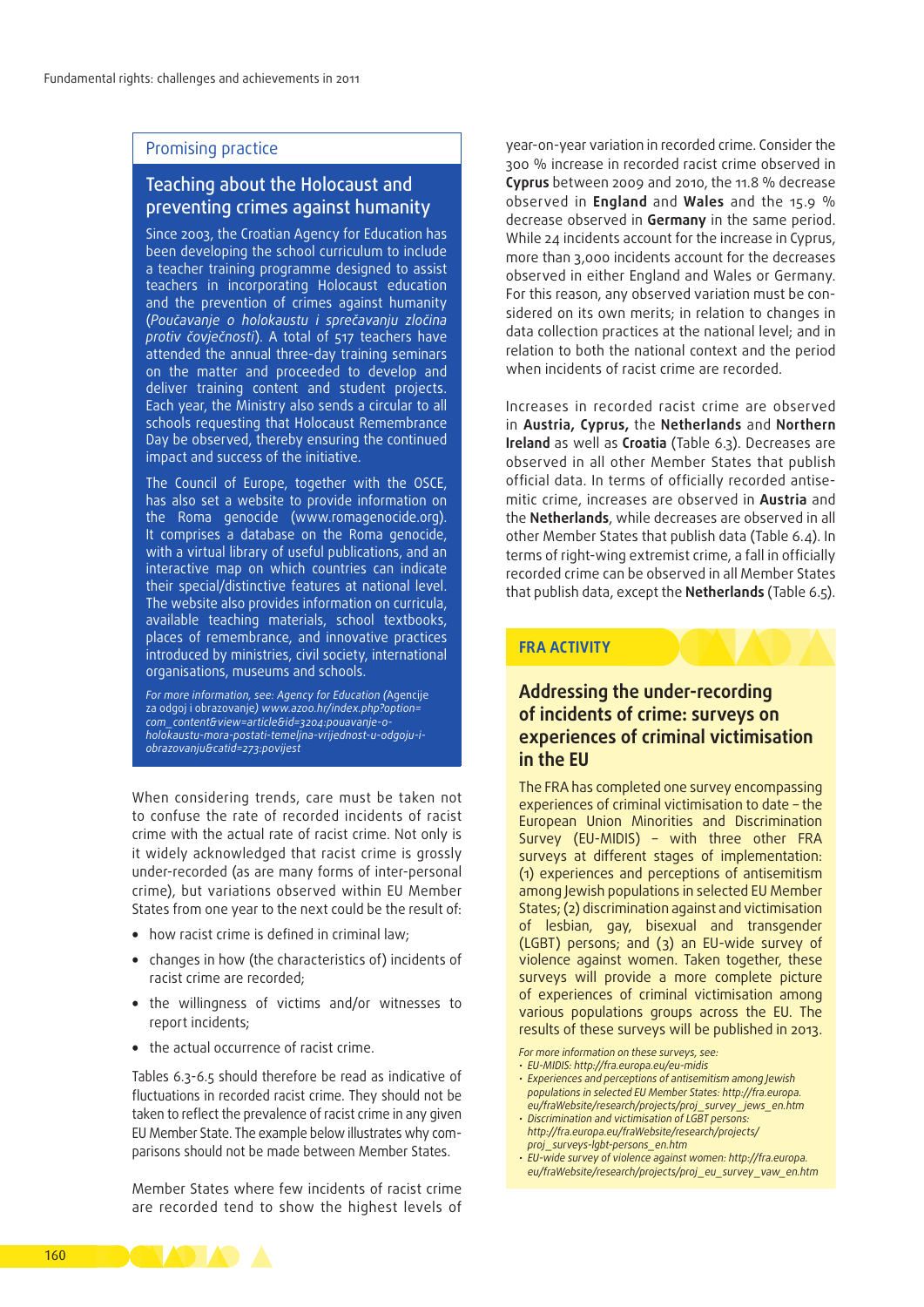|                               | 2000   | 2001             | 2002               | 2003               | 2004              | 2005              | 2006              | 2007               | 2008               | 2009               | 2010                 |
|-------------------------------|--------|------------------|--------------------|--------------------|-------------------|-------------------|-------------------|--------------------|--------------------|--------------------|----------------------|
| AT                            | 450    | 528<br>$17.3\%$  | 465<br>$-11.9%$    | 436<br>$-6.2%$     | 322<br>$-26.1%$   | 406<br>26.1%      | 419<br>$3.2\%$    | 752<br>79.5 %      | 835<br>11 %        | 791<br>$-5.3\%$    | 1,040<br>31.5%       |
| <b>BE</b>                     | 757    | 751<br>$-0.8%$   | 727<br>$-3.2%$     | 848<br>16.6 %      | 1,021<br>$20.4\%$ | 1,226<br>$20.1\%$ | 1,362<br>$11.1\%$ | 1,318<br>$-3.2\%$  | 1,193<br>$-9.5%$   | 1,086<br>$-9\%$    | 924<br>$-14.9%$      |
| <b>CY</b>                     | n/a    | n/a              | n/a                | n/a                | n/a               | $\overline{2}$    | 18<br>$800\%$     | 3<br>$-83.3%$      | 6<br>100 %         | 8<br>33.3 %        | 32<br>300 %          |
| <b>DE</b>                     | n/a    | 14,725           | 12,933<br>$-12.2%$ | 11,576<br>$-10.5%$ | 12,553<br>8.4%    | 15,914<br>26.8 %  | 18,142<br>14 %    | 17,607<br>$-2.9%$  | 20,422<br>16 %     | 19,468<br>$-4.7\%$ | 16,375<br>$-15.9%$   |
| <b>DK</b>                     | 28     | 116<br>314.3 %   | 68<br>$-41.4%$     | 53<br>$-22.1%$     | 37<br>$-30.2%$    | 87<br>135.1 %     | 227<br>160.9 %    | 35<br>$-84.6%$     | $113*$             | 73<br>$-35.4%$     | 62<br>$-15.1%$       |
| FI.                           | 495    | 448<br>$-9.5%$   | 364<br>$-18.8%$    | 522<br>43.4 %      | 558<br>6.9%       | 669<br>19.9 %     | 748<br>11.8 %     | 698<br>$-6.7%$     | $1,163*$           | 1,385<br>19.1 %    | 1,168<br>$-15.7%$    |
| <b>FR</b>                     | 903    | 424<br>$-53\%$   | 1,317<br>210.6 %   | 833<br>$-36.8%$    | 1,574<br>$89\%$   | 979<br>$-37.8%$   | 923<br>$-5.7%$    | 723<br>$-21.7%$    | 864<br>19.5%       | 1,841<br>113.1 %   | 1,352<br>$-26.6%$    |
| IE.                           | 72     | 42<br>$-41.7%$   | 100<br>138.1 %     | 62<br>$-38%$       | 84<br>$35.5\%$    | 94<br>11.9%       | 173<br>84 %       | 214<br>23.7 %      | 172<br>$-19.6%$    | 128<br>$-25.6%$    | 122<br>$-4.7\%$      |
| LU                            | n/a    | n/a              | n/a                | n/a                | n/a               | n/a               | 14                | 17<br>$21.4\%$     | 21<br>23.5 %       | 28<br>33.3 %       | 24<br>$-14.3\%$      |
| <b>NL</b>                     | n/a    | n/a              | n/a                | n/a                | n/a               | n/a               | n/a               | n/a                | 1,223              | 1,089<br>$-11\%$   | 1,168<br>$7.3\%$     |
| <b>SE</b>                     | 2,703  | 2,785<br>$3\%$   | 2,391<br>$-14.1%$  | 2,436<br>$1.9\%$   | $2,414*$          | 2,383<br>$-1.3\%$ | 2,575<br>$8.1\%$  | 2,813<br>$9.2\%$   | 4,826*             | 4,707<br>$-2.5\%$  | 4,338<br>$-7.8%$     |
| <b>SK</b>                     | 35     | 40<br>$14.3\%$   | 109<br>172.5 %     | 119<br>$9.2\%$     | 79<br>$-33.6%$    | 121<br>53.2 %     | 188<br>55.4 %     | 155<br>$-17.6%$    | 213<br>37.4 %      | 132<br>$-38%$      | 114<br>$-13.6%$      |
| UK: EN &<br><b>WAL**, ***</b> | 25,116 | 30,133<br>$20\%$ | 31,034<br>$3\%$    | 35,022<br>12.9 %   | 37,074<br>5.9%    | 41,459<br>11.8 %  | 42,554<br>$2.6\%$ | 38,351<br>$-9.9\%$ | 36,762<br>$-4.1\%$ | 35,705<br>$-2.9\%$ | 31,486<br>$-11.8 \%$ |
| <b>UK: NI**</b>               | n/a    | n/a              | n/a                | n/a                | n/a               | n/a               | 1,006             | 1,183<br>17.6 %    | 1,044<br>$-11.7%$  | 1,036<br>$-0.8%$   | 1,061<br>$2.4\%$     |
| UK: SCO**                     | n/a    | n/a              | 1,699              | 2,673<br>57.3 %    | 3,097<br>15.9 %   | 3,856<br>24.5 %   | 4,294<br>$11.4\%$ | 4,474<br>$4.2\%$   | 4,543<br>$1.5\%$   | 4,564<br>$0.5\%$   | 4,513<br>$-1.1\%$    |
| UK: EN, NI,<br>WAL****        |        |                  |                    |                    |                   |                   |                   |                    |                    | 43,426             | 39,311<br>$-9.5%$    |
| <b>HR</b>                     | n/a    | $\mathbf{1}$     | $\circ$            | $\mathbf{1}$       | 3<br>200 %        | $\circ$           | 9                 | 5<br>$-44.4\%$     | 8<br>60 %          | 6<br>$-25\%$       | 11<br>83.3 %         |

### Table 6.3: Trends in officially recorded racist crime, 2000-2010 number of recorded incidents and year-on-year variation in recorded crime, by country

*Notes: Comparisons can only be made within, and not between, EU Member States. \* Not comparable with previous years due to changes in recording procedure. \*\* Fiscal year: April – March. UK data include: EN – England, WAL – Wales, NI – Northern Ireland and SCO – Scotland. \*\*\* Racist and religiously motivated criminal offences. \*\*\*\* Calendar year: January – December, racist crime recorded by the Association of Chief Police Officers.*

*Source: FRA, 2011*

## 6.3. Ethnic discrimination in healthcare

Before presenting evidence of ethnic discrimination in healthcare in EU Member States, it must be noted that various legal instruments guarantee the prohibition of racial or ethnic discrimination in healthcare, education, employment and housing. These include the Convention on the Rights of the Child; the International Convention on the Elimination of All Forms of Racial Discrimination; the International Covenant on Economic, Social and Cultural Rights; the Charter of Fundamental Rights of the European Union; the Racial Equality Directive; 7 and the European Social Charter (revised).

In addition, adequate housing is recognised as one ele‑ ment of the right to an adequate standard of living in the Universal Declaration of Human Rights. The Charter of Fundamental Rights of the European Union further provides that "in order to combat social exclusion and poverty, the Union recognises and respects the right to social and housing assistance so as to ensure a decent existence for all those who lack sufficient resources,

<sup>7</sup> Council Directive 2000/43/EC, OJ 2000 L 180, p. 22.

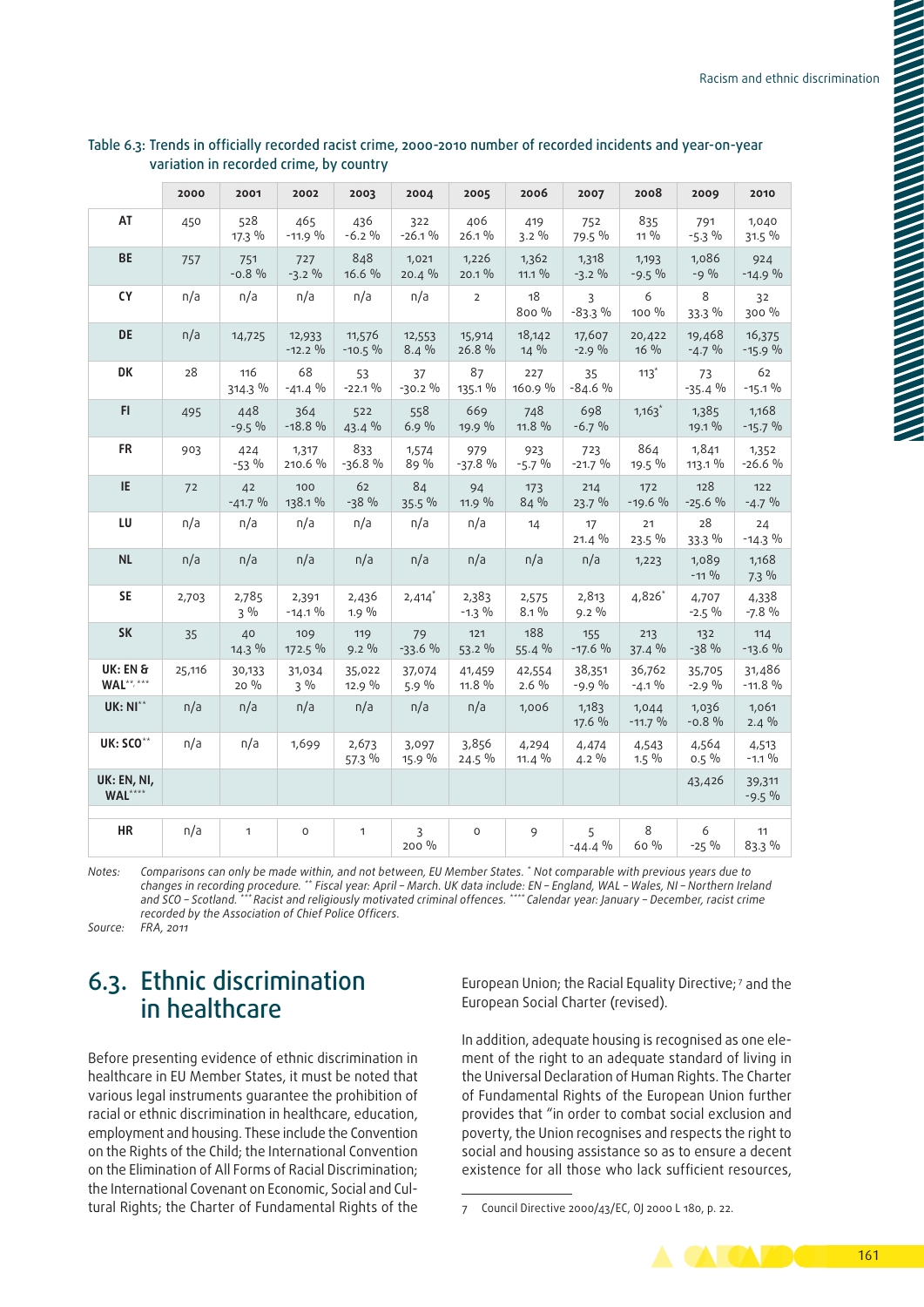|                      | 2001  | 2002              | 2003               | 2004             | 2005            | 2006              | 2007              | 2008               | 2009            | 2010              |
|----------------------|-------|-------------------|--------------------|------------------|-----------------|-------------------|-------------------|--------------------|-----------------|-------------------|
| AT                   | 3     | 20<br>566.7 %     | 9<br>$-55.0%$      | 17<br>88.9 %     | 8<br>$-52.9%$   | 8<br>$0.0\%$      | 15<br>87.5 %      | 23<br>$53.3\%$     | 12<br>$-47.8%$  | 27<br>125.0 %     |
| <b>CZ</b>            | n/a   | n/a               | n/a                | n/a              | 23              | 14<br>$-39.1%$    | 18<br>28.6 %      | 27<br>50.0 %       | 48<br>77.8 %    | 28<br>$-41.7%$    |
| DE                   | 1,629 | 1,594<br>$-2.1\%$ | 1,226<br>$-23.1\%$ | 1,346<br>$9.8\%$ | 1,682<br>25.0%  | 1,662<br>$-1.2\%$ | 1,561<br>$-6.1\%$ | 1,496<br>$-4.2 \%$ | 1,690<br>13.0 % | 1,268<br>$-25.0%$ |
| <b>FR</b>            | 219   | 936<br>327.4 %    | 601<br>$-35.8%$    | 974<br>62.1%     | 508<br>$-47.8%$ | 571<br>$12.4\%$   | 402<br>$-29.6%$   | 459<br>$14.2\%$    | 815<br>77.6 %   | 466<br>$-42.8%$   |
| <b>NL</b>            | 41    | 60<br>46.3 %      | 50<br>$-16.7%$     | 58<br>16.0%      | 65<br>$12.1\%$  | 108<br>66.2 %     | 50<br>$-53.7%$    | 141<br>182.0 %     | 209<br>48.2 %   | 286<br>36.8%      |
| <b>SE</b>            | 115   | 131<br>13.9 %     | 128<br>$-2.3\%$    | 151<br>18.0%     | 111<br>$-26.5%$ | 134<br>$20.7\%$   | 118<br>$-11.9%$   | 159<br>34.7 %      | 250<br>$57.2\%$ | 161<br>$-35.6%$   |
| UK <sup>*</sup>      | 310   | 350<br>12.9%      | 375<br>$7.1\%$     | 532<br>41.9 %    | 459<br>$-13.7%$ | 598<br>30.3%      | 561<br>$-6.2\%$   | 546<br>$-2.7\%$    | 926<br>69.6 %   | 639<br>$-31.0%$   |
| UK: EN, NI,<br>WAL** |       |                   |                    |                  |                 |                   |                   |                    | 703             | 488<br>$-30.6%$   |

Table 6.4: Trends in officially recorded antisemitic crime, 2001–2010: number of recorded incidents and year‑on‑year variation in recorded crime, by country

*Notes: Comparisons can only be made within, and not between, EU Member States. \* Antisemitic incidents in the UK as a whole (England, Northern Ireland, Wales and Scotland) recorded by the Community Security Trust, an independent Jewish organisation that has been used by successive governments as a source of data on antisemitic incidents. UK data include: EN – England, WAL – Wales, NI – Northern Ireland and SCO – Scotland. \*\* Antisemitic crimes recorded in the calendar year in England, Wales & Northern Ireland; data collected by the Association of Chief Police Officers.*

*Source: FRA, 2011*

#### Table 6.5: Trends in officially recorded right-wing extremist crime, 2000-2010 number of recorded incidents and year‑on‑year variation in recorded crime, by country

|           | 2000 | 2001            | 2002              | 2003                | 2004               | 2005               | 2006             | 2007               | 2008             | 2009              | 2010                 |
|-----------|------|-----------------|-------------------|---------------------|--------------------|--------------------|------------------|--------------------|------------------|-------------------|----------------------|
| AT        | 291  | 301<br>$3.4\%$  | 261<br>$-13.3\%$  | 264<br>$1.1\%$      | 189<br>$-28.4%$    | 188<br>$-0.5\%$    | 204<br>$8.5\%$   | 280<br>37.3 %      | 333<br>18.9 %    | 356<br>6.9%       | 335<br>$-5.9%$       |
| <b>CZ</b> | 364  | 452<br>$24.2\%$ | 473<br>$4.6\%$    | 335<br>$-29.2\%$    | 364<br>$8.7\%$     | 253<br>$-30.5%$    | 248<br>$-2.0%$   | 196<br>$-21.0%$    | 217<br>$10.7\%$  | 265<br>22.1%      | 252<br>$-4.9%$       |
| <b>DE</b> | n/a  | 10,054          | 10,902<br>$8.4\%$ | 10,792<br>$-1.0 \%$ | 12,051<br>$11.7\%$ | 15,361<br>$27.5\%$ | 17,597<br>14.6 % | 17,176<br>$-2.4\%$ | 19,894<br>15.8 % | 18,750<br>$-5.8%$ | 15,905<br>$-15.2 \%$ |
| <b>FR</b> | 207  | 198<br>$-4.3\%$ | 179<br>$-9.6%$    | 148<br>$-17.3\%$    | 461<br>211.5 %     | 419<br>$-9.1\%$    | 301<br>$-28.2%$  | 247<br>$-17.9%$    | 129<br>$-47.8%$  | 181<br>$40.3\%$   | 127<br>$-29.8%$      |
| <b>NL</b> | n/a  | n/a             | n/a               | n/a                 | n/a                | n/a                | n/a              | n/a                | 85               | 113<br>32.9%      | 134<br>18.6 %        |
| <b>SE</b> | 566  | 392<br>$-30.7%$ | 324<br>$-17.3\%$  | 448<br>38.3%        | $306*$             | 292<br>$-4.6%$     | 272<br>$-6.8%$   | 387<br>$42.3\%$    | $667*$           | 538<br>$-19.3\%$  | 421<br>$-21.7%$      |

*Notes: Comparisons can only be made within, and not between, EU Member States. \* Not comparable with previous years due to changes in the recording procedure.*

*Source: FRA, 2011*

in accordance with the rules laid down by Union law law and national laws and practices."

This section considers cases of ethnic discrimination in healthcare against the backdrop of these legal instruments.

Through a study conducted in four public and private institutions in the Ile‑de‑**France** region and drawing on 116 interviews and field observations, the former Equal Opportunities and Anti‑discrimination Commission (*Haute autorité de lutte contre les discriminations et* 

pour l'égalité, Halde)<sup>8</sup> uncovered evidence of three types of racial discrimination in the healthcare sector, whether actual or perceived.<sup>9</sup> The first, most common, type relates to patients discriminating against healthcare professionals, which the latter perceive as the 'ordinary racism' they endure daily. The second type is that of healthcare professionals discriminating against



<sup>8</sup> In March 2011, the Halde was incorporated into the Rights Defender (*Défenseur des Droits*), an independent constitutional authority.

<sup>9</sup> Bertossi, C. and Prudhomme, D. (2011), p. 5.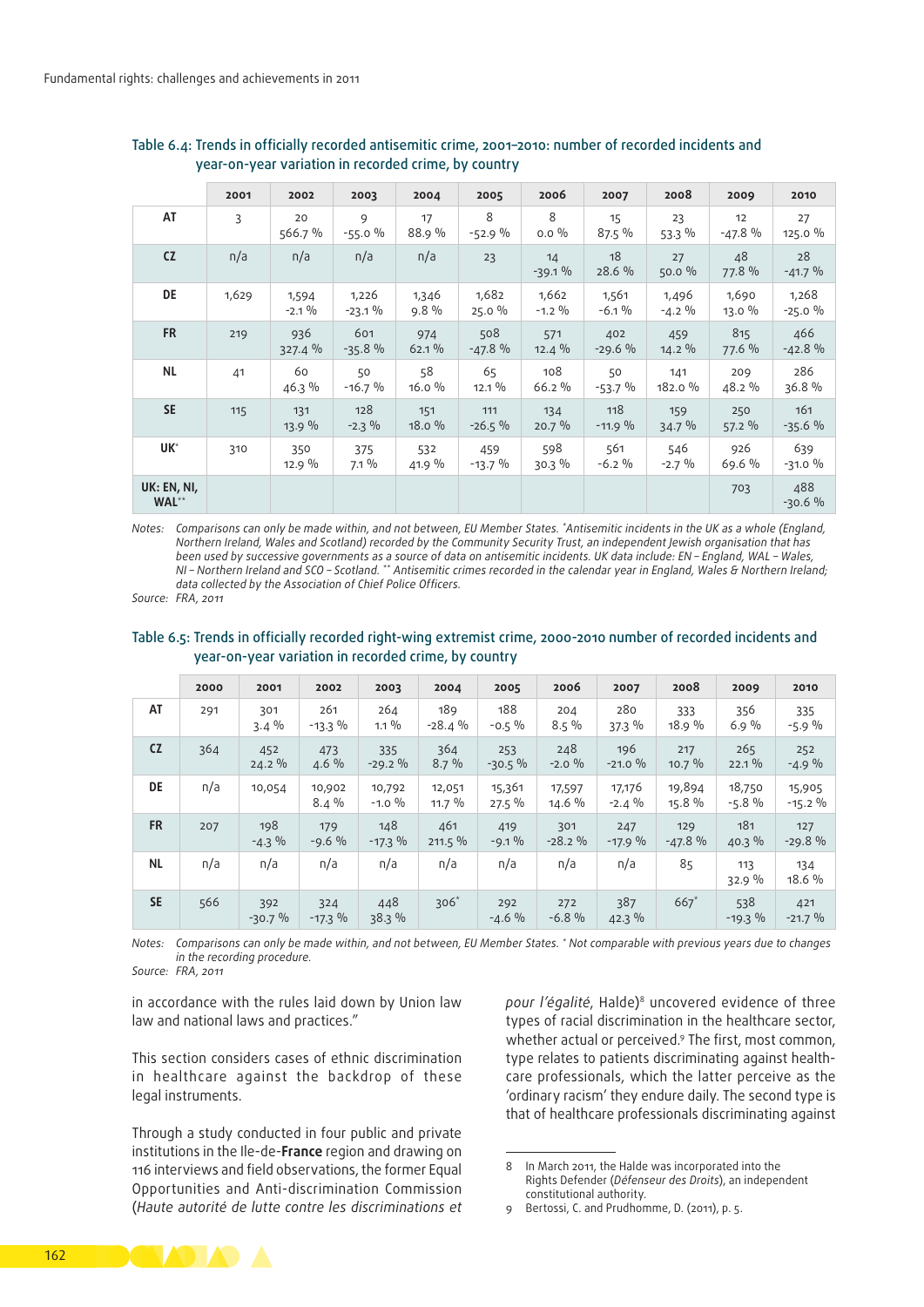patients. The third type consists of healthcare professionals discriminating against one another. According to the study, victims of ethnic discrimination never report the incidents, whether to management or to complaint bodies. In fact, hospital managers who were also interviewed said they were unaware ethnic discrimination was taking place in health facilities, which was why they had not addressed the problem.

The **Spanish** council for the promotion of equal treatment and non‑discrimination on the grounds of ethnic or racial origin (*Consejo para la promoción de la igualdad de trato y no discriminación de las personas por el origen racial o étnico*), which established a network of centres of assistance for victims of discrimination (*Red de centros de asistencia a víctimas de discriminación por origen racial o étnico*) in June 2010, published a report on the functioning of this network in April 2011.<sup>10</sup> The report shows that the network dealt with 235 cases of alleged discrimination in its first seven months, finding discrimination in 212 of the cases, nine of which pertained to the health sector. The council also carried out a survey in 2010 among 556 members of ethnic and migrant groups in Spain on their perceptions of discrimination.<sup>11</sup> The results of this survey, published in March 2011, show that 28.8 % of the respondents said they had felt discriminated against in the area of health in the past 12 months.

The differences in cases of alleged discrimination and people's perceptions of discrimination revealed through this type of survey could indicate that channels for making complaints are difficult to access for the minorities concerned.

Cases of (alleged) ethnic discrimination in healthcare are sometimes settled by awarding compensation to (alleged) victims of discrimination. The **Swedish** Equal‑ ity Ombudsman (*Diskrimineringsombudsmannen*) reports a case it was involved in where a settlement was reached in 2011. The facts of the case relate to medical staff seemingly berating a Kurdish woman for her perceived failure to integrate into Swedish society. When she sought treatment, a doctor badgered her with repeated questions about why she had not learned Swedish despite 15 years in the country and made disparaging comments about her facial tattoos. As part of the settlement, Karlstad County Council awarded her SEK 30,000 ( $\epsilon$ 3,000)<sup>12</sup> in compensation.

Few EU Member States, however, collect data on healthcare users by nationality and/or country of birth, while the **United Kingdom** alone collects data specifically on ethnicity. Therefore, in most Member States, this precludes any comprehensive or comparative analysis of inequalities in healthcare outcomes between members of ethnic groups and the majority population.

## 6.4. Ethnic discrimination in education

While at a formal level EU Member States may provide open access to education, in practice members of ethnic groups continue to face difficulties due to segregation; discriminatory enrolment procedures and access testing; unavailability or inaccessibility of pre‑school facilities; or cuts in educational funds. Roma children are particularly disadvantaged by practical barriers to education.

This section begins by giving an overview of policies and practices that could lead to or that have led to ethnic discrimination in education. It then focuses on actual experiences of ethnic discrimination in education as reported through research in EU Member States. The section finishes by considering discrimination of Roma in education.

*"Promoting and protecting the right to education and promoting equality and non‑discrimination are clearly interrelated duties in accordance with human rights norms. The decisions of several human rights bodies recognise the central role of education in ensuring the enjoyment of an equal protection of other human rights."*

*UN Special Rapporteur on the right to education (2011)*

## 6.4.1. Policies and practices

UN and national monitoring bodies have highlighted barriers to education in EU Member States that affect ethnic groups. In its 2011 report on **Spain**, CERD raised concerns about the existence of 'ghetto schools' for migrant and Roma children.13 The European Commission against Racism and Intolerance (ECRI) reflected similar concerns in its 2011 report on Spain, which noted that it had received "consistent reports of 'ghetto' schools of immigrant and Roma children in certain parts of the country, and discriminatory practices in the admission procedures, enabling publicly‑funded private schools to pick and choose pupils*.*"14

<sup>14</sup> Council of Europe, European Commission against Racism and Intolerance (ECRI) (2011a), p. 18.



<sup>10</sup> Spain, Council for the promotion of equal treatment and non‑discrimination on the grounds of ethnic or racial origin, Network of centres of assistance to victims of discrimination (2011).

<sup>11</sup> Spain, Council for the promotion of equal treatment and non‑discrimination on the grounds of ethnic or racial origin (2011).

<sup>12</sup> Sweden, Equality Ombudsman (2011a).

<sup>13</sup> United Nations, Committee on the Elimination of Racial Discrimination (UN, CERD) (2011a).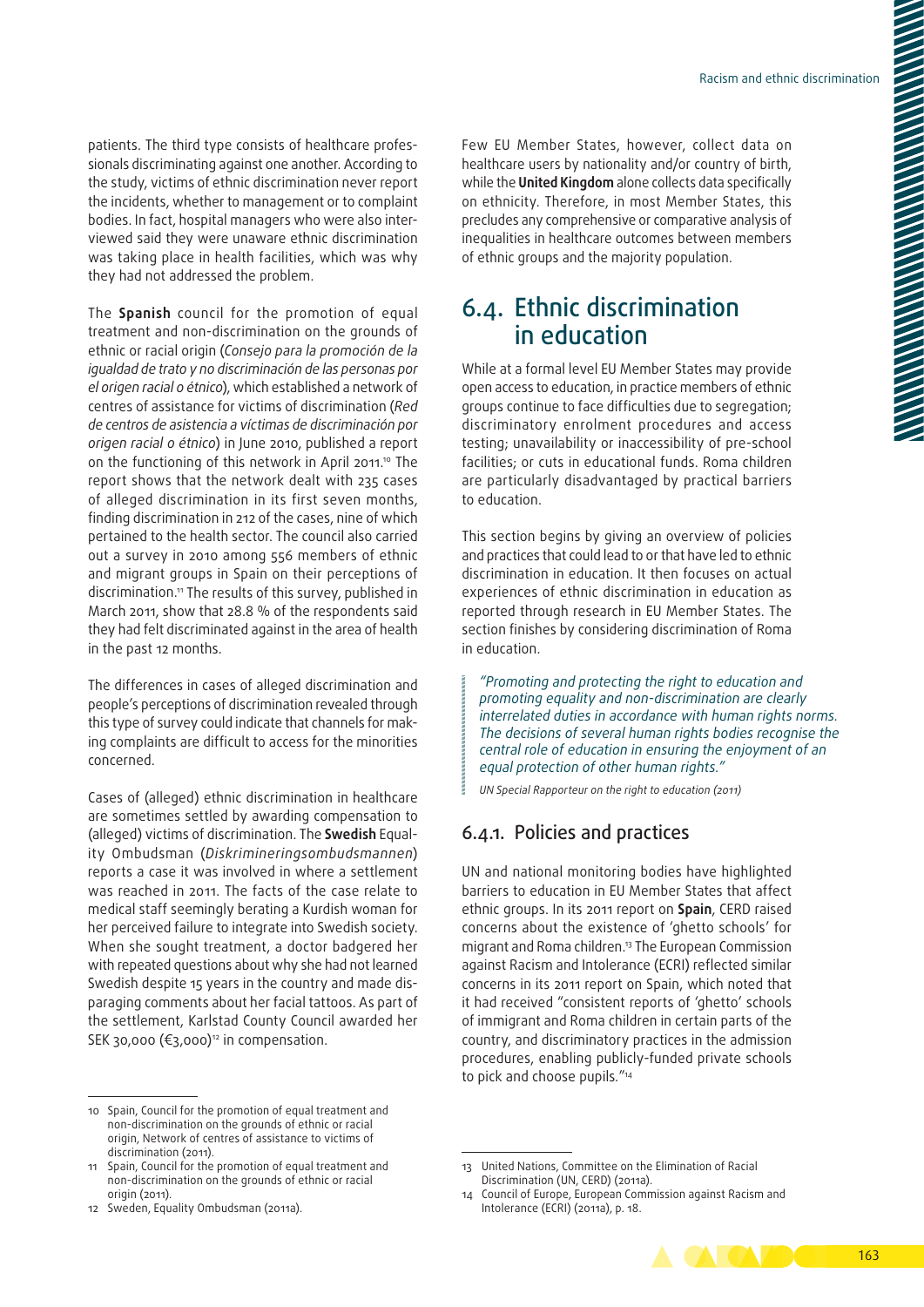In its concluding observations on the **United King‑ dom**, CERD points out "the relative lack of success in addressing under‑achievement in schools, particularly for those groups which have been identified as most affected, notably Gypsy and Traveller children and Afro‑Caribbeans."15

The British government announced changes in April to the related Ethnic Minority Achievement Grant (EMAG) programme, which aims to narrow the achievement gaps of pupils from minority ethnic groups who are most at risk of underachieving.16 The Equality and Human Rights Commission (EHRC) – the national human rights institute – expressed concerns that by making EMAG part of the Dedicated School Grant system it would lose its ring-fenced status. "The consequence of this is that schools will have discretion to increase or reduce the level of specialist provision to ethnic minority pupils as they see fit,"<sup>17</sup> which brings with it a risk that support for black and minority ethnic pupils will be reduced.

In its August response to CERD, the British government countered, however, that "for England we believe that schools know best how to raise the attainment and aspirations of Black and minority ethnic pupils (including Gypsies and Travellers) and so we are giving them the resources and freedom they need to achieve this. £210 million of funding for these groups of pupils is available to schools this year as part of the mainstreamed Dedicated School Grant".18

## 6.4.2. Experiences of ethnic discrimination and segregation in education

Children with ethnic minority backgrounds experience discriminatory treatment or segregation in education in several EU Member States, research has shown. The Ethnic Differences in Education and Diverging Prospects for Urban Youth in an Enlarged Europe (Edumigrom) study on Ethnic and Social Differences in Education in a Comparative Perspective<sup>19</sup> surveyed approximately 5,000 second‑generation migrant and Roma pupils between 14- and 17-years of age who were attending the final year of compulsory education. This comparative survey, funded by the European Commission seventh framework programme, was conducted in 2009 in eight Member States: the **Czech Republic, Denmark, France, Germany, Hungary, Romania, Slovakia** and the **United Kingdom**.

The findings of the study, published in late December 2010, found that "children of 'visible minorities' […] are continually exposed to conditions and daily practices in their schooling that conclude in remarkable relative disadvantages in their achievement and advancement." These conditions and practices, it added, ensured the continued and unceasing reproduction of ethnic inequalities and made it ever more difficult for an individual to break out of the cycle and enjoy equal opportunities and prospects with their peers.<sup>20</sup>

With respect to ethnicity-driven bullying, this survey also revealed important differences among EU Member States. About 60 % of students in the **Czech Republic** reported such bullying compared to 90 % of students in **France**, **Hungary** and the **United Kingdom**. 21

There is also evidence from **Germany** of ethnic discrim‑ ination in education. The situation of people of Turkish origin in Germany was the subject of the 11th annual report of the Centre for Studies on Turkey (*Zentrum für Türkeistudien*, ZfT) published in January.22 In the summer/autumn of 2010, the ZfT conducted a survey among 1,000 adults aged 18 and over of Turkish origin living in North Rhine‑Westphalia. Overall, 81 % of the respondents reported having experienced ethnic discrimination, with the highest rates of perceived dis‑ crimination reported at school and university: 60.3 % of the respondents reported having been the victims of ethnic discrimination in education.

According to the findings of the aforementioned survey on the perceptions of discrimination on the grounds of ethnic or racial origin carried out by the **Spanish** council for the promotion of equal treatment and non‑discrimination, 52.9 % of respondents felt that they had been the subject of ethnic discrimination in education in the past 12 months.<sup>23</sup>

## 6.5. Ethnic discrimination in employment

This section highlights cases of ethnic discrimination in employment identified in the reporting period. It then discusses discrimination testing in access to employment.

17 United Kingdom, Equality and Human Rights Commission



<sup>15</sup> UN, CERD (2011b), p. 6.

<sup>16</sup> United Kingdom, Department of Education (2011).

<sup>(</sup>EHRC) (2011), p. 39. 18 United Kingdom, UK Government (2011).

<sup>19</sup> Szalai, J. *et al.* (2010).

<sup>20</sup> Szalai, J. *et al.* (2010), p. 173.

<sup>21</sup> Szalai, J. *et al.* (2010), p. 121.

<sup>22</sup> Sauer, M. (2011).

<sup>23</sup> Spain, Council for the promotion of equal treatment and non‑discrimination on the grounds of ethnic or racial origin (2011).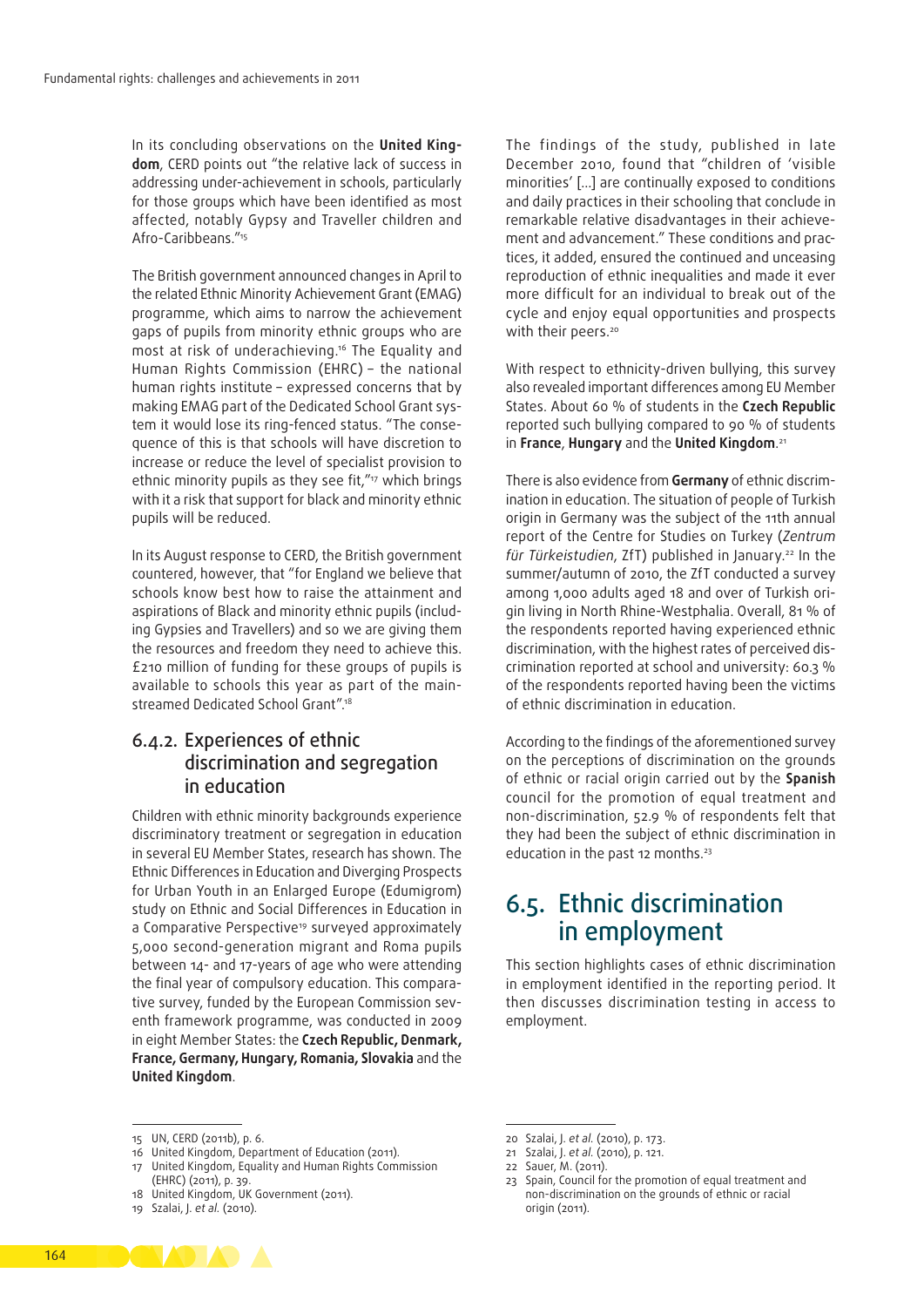*"Discrimination based on racial or ethnic origin may undermine the achievement of the objectives of the EC Treaty, in particular the attainment of a high level of employment and of social protection, the raising of the standard of living and quality of life, economic and social cohesion and solidarity. It may also undermine the objective of developing the European Union as an area of freedom, security and justice."*

*Council Directive 2000/43/EC of 29 June 2000 implementing the principle of equal treatment between persons irrespective of racial or ethnic origin*

## 6.5.1. Cases of ethnic discrimination in employment

An employee of the **French** national railways (SNCF) brought a case to the Criminal Court of Cambrai at the end of 2010, complaining of acts of racial discrimination and harassment at the workplace. The employee reported being a victim of abuse and bullying by a manager over a period of six years 2003–2009 because of his North African origin. The local branch of the Movement against Racism and for Friendship among Peoples (*Mouvement Contre le Racisme et pour l'Amitié Entre les Peuples*, MRAP) began legal proceedings as a civil com‑ plainant. In January, the court sentenced the defendant to pay €3,000 in damages, €300 to MRAP and €600 to the victim, plus legal costs.

In the case of *Gerschen Moodley v. Counter Product Marketing Ltd* in **Ireland**, the complainant, a black man from South Africa, proved that he had been harassed and denied access to promotion on the grounds of race.24 The Equality Tribunal found that the complainant was not allowed access to promotion in the same way as Irish nationals. The complainant was awarded €5,000 for the effects of harassment and €10,000 for the effects of discrimination regarding access to promotion.

A black man employed as a truck driver at a company in Gothenburg in **Sweden** lodged a complaint with the Equality Ombudsman saying that his then manager had called him a "nigger".25 The man had only worked at the company for a short time when the incident occurred. A colleague recounted that while the man was fetching a tool, the manager had said: "Where did the nigger go?" Shortly after this incident, the man was dismissed. The Equality Ombudsman held that the manager had subjected him to ethnic harassment. A settlement was reached between the Equality Ombudsman and the company, awarding the man SEK 40,000 ( $\epsilon$ 4,000) in damages.

## 6.5.2. Discrimination testing in access to employment

Discrimination testing is "a method of identifying discriminatory behaviour by conducting similar and successive tests on behalf of people who differ only in respect of their 'origin' or some other prohibited criterion."26 In several EU Member States it has been used as a means of identifying barriers to employment for ethnic minorities.

One method of discrimination testing in the field of employment consists of using curriculum vitae (CVs) withholding the names of the applicants to veil their presumed ethnic or national origins. The Federal Antidiscrimination Agency in **Germany** (*Antidiskriminierungsstelle des Bundes,* ADS) initiated a nationwide pilot project in November 2010 to test this method, which was implemented by different companies, government agencies and municipalities over a period of 12 months. The project sent out 4,000 anonymous job applications for 111 jobs, apprenticeships and university posts. In June 2011, the ADS published an interim evaluation of the project, which shows that job applicants tend to prefer job applications where their names are withheld.<sup>27</sup>

**French** legislation on equal opportunities recognises the possibility of using anonymous CVs withholding the names of applicants.<sup>28</sup> While this method is widely thought to make discrimination less likely, research car‑ ried out by the governmental Centre for research in economics and statistics (*Centre de Recherche en Économie et Statistique*) in partnership with the Employment pole (*Pôle Emploi*, the governmental agency for the unem‑ ployed), calls the potential benefit of using this method into question, showing that it can be counterproductive. Thousands of CVs, half of which withheld the names of the job applicants, were sent to 1,000 randomly selected companies. Against all expectations, the results of the research showed that the use of anonymous CVs can reinforce the effects of discrimination for candidates with an immigrant background. One of the most significant survey results was that candidates from immigrant families had a one in 10 chance of being recruited when the CV was not anonymous, with that rate dropping to one in 22 when the CV was anonymous. One explanation put forward for this is that recruiters may be less willing to hire applicants whose addresses are in poorer, 'difficult neighbourhoods', such as so‑called 'sensitive urban zones' (zones urbaines sensibles).<sup>29</sup> The results of this investigation led the government to abandon plans to generalise this recruitment practice.

**ACACAMINE** 165

<sup>26</sup> Cediey, E. *et al.* (2008), p. 9.

<sup>27</sup> Germany, Federal Anti‑Discrimination Agency (2011).

<sup>28</sup> France, Law No. 2006-396.

<sup>29</sup> Behaghel, L. *et al.* (2011), p. 2.

<sup>24</sup> Ireland, Equality Tribunal (2011).

<sup>25</sup> Sweden, Equality Ombudsman (2010).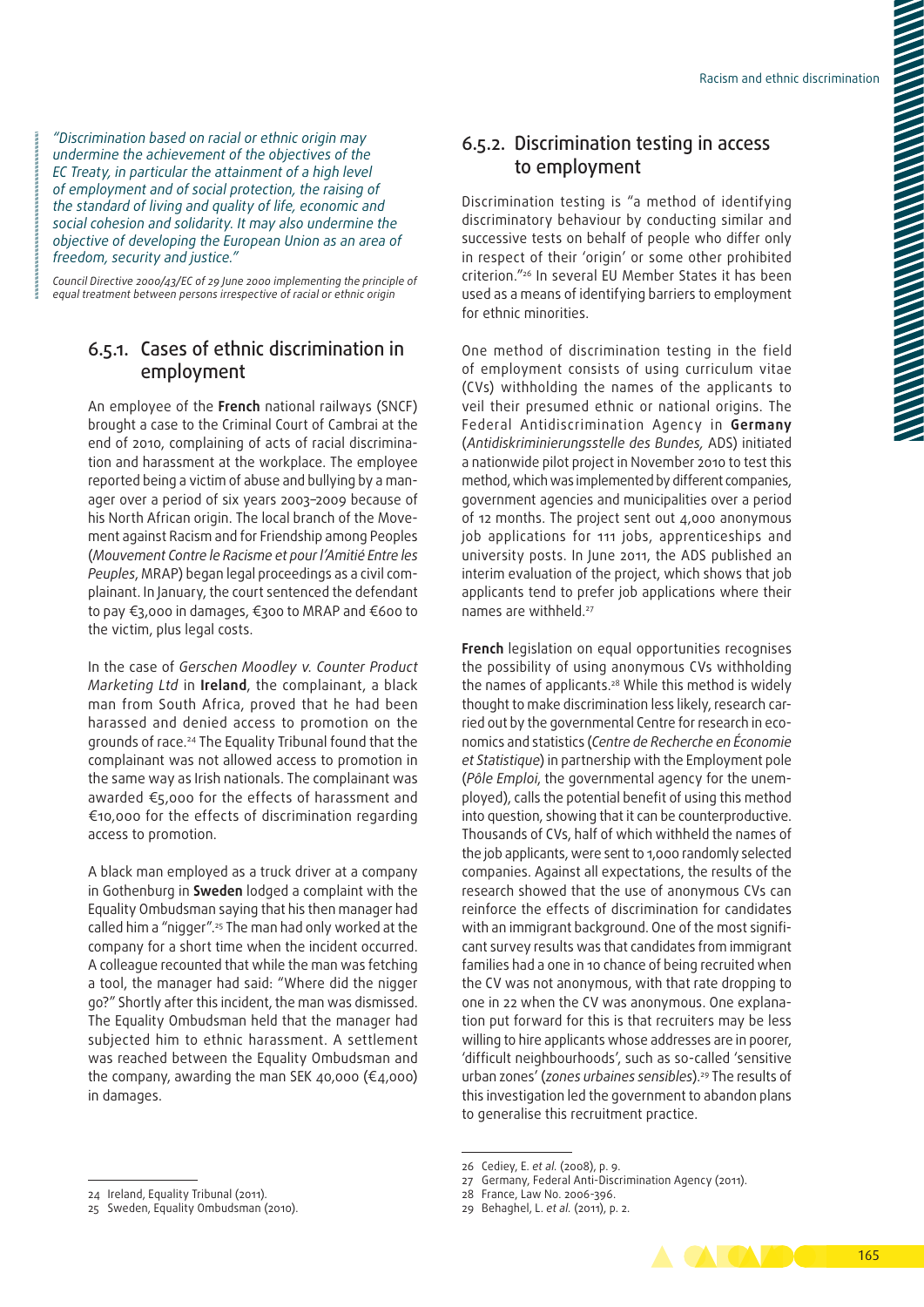Another means of countering ethnic discrimination in the field of employment is to acknowledge contributions made by minorities to the employment sector, and therefore also to the national and EU economies. Policies supporting ethnic entrepreneurship are likely to assume an ever more important role here. Indeed, "ethnic entrepreneurs contribute to the economic growth of their local area, often rejuvenate neglected crafts and trades, and participate increasingly in the provision of higher value‑added services. They offer additional services and products to immigrants and the host population, and create […] an important bridge to global markets. In addition, ethnic entrepreneurs are important for the integration of migrants into employment."30

## 6.6. Ethnic discrimination in housing

This section will consider developments in relation to equal access to social and private housing, spatial seqregation and forced evictions.

*"Discrimination in housing can take the form of discriminatory laws, policies or measures, zoning regulations, exclusionary policy development; exclusion from housing benefits; denial of security of tenure; lack of access to credit; limited participation in decision‑making; or lack of protection against discriminatory practices carried out by private actors."*

*Office of the United Nations High Commissioner for Human Rights, the Right to Adequate Housing, [www.ohchr.org/Documents/Publications/](http://www.ohchr.org/Documents/Publications/FS21_rev_1_Housing_en.pdf) [FS21\\_rev\\_1\\_Housing\\_en.pdf](http://www.ohchr.org/Documents/Publications/FS21_rev_1_Housing_en.pdf)*

> Unequal access to housing for ethnic minorities increases their risk of social exclusion and can contribute to spatial segregation. Reports from international human rights monitoring mechanisms and national equality bodies show that ethnic minorities face barriers – such as residence or language requirements - when accessing housing in several EU Member States.

> In March 2011, **Belgium**'s national equality body, the Centre for Equal Opportunities and Opposition to Racism (CEOOR), published the results of a study about discrimination against persons of sub-Saharan origin.31 This report provides an overview of stereotypes and forms of discrimination they confront, including in the housing sector. The study highlights that it is more difficult for persons of sub‑Saharan origin to find a house or apartment to rent than it is for other foreign population groups. In its 2010 annual report on discrimination published in June 2011, CEOOR also flags advertisements by real estate agents that set discriminatory conditions

concerning the origin of future tenants; some landlords' requirements even stipulated that "no black people" should apply.32 In the same publication, CEOOR reported receiving 338 new files of alleged discrimination con‑ cerning access to or supply of goods and services in 2010, a majority of which concerned racial criteria. Of the 338 files, 38 % concerned housing and, of these, 41 % involved discrimination on the basis of racial and ethnic criteria.33

The Halde published a recommendation in April 2011 on equal access and housing maintenance in **France**. 34 The recommendation notes that of the 2,200 housing complaints the Halde received since its establishment in December 2004, 48 % involved discrimination on the grounds of ethnic origin. It also cautions that greater demand for social housing, arising from the shortage of housing stock and the economic crisis, could lead to the allocation of housing of lower quality and longer waiting times, which may lead to unequal treatment. The recommendation underlines that migrants and non‑nationals appear to be at particular risk of direct and indirect discrimination from private landlords, by, for instance, simply refusing to rent property or requiring particularly high deposits. As a result, the Halde recommended: the adoption of frameworks that ensure an adequate supply of social housing; that better information be provided by the real estate federations concerning the prohibition of discrimination; and greater transparency in procedures for allocating social housing.

#### Promising practice

## Certifying equal treatment of all tenants regardless of country of origin

The Dortmund integration council in Germany, in association with Planerladen (an association working for the promotion of democratic urban planning and neighbourhood‑related community work), with support of the Dortmund renters' association, issues landlords who commit to equal treatment principles in housing with a certificate attesting their equal treatment of all tenants regardless of country of origin (*Siegel für herkunftsunabhängige Gleichbehandlung bei Vermietung*). The aim of the project is to prevent unequal treatment in the housing sector.

*For more information, see: [www.integrationsprojekt.net/](http://www.integrationsprojekt.net/siegel_gleichbehandlung.html) [siegel\\_gleichbehandlung.html](http://www.integrationsprojekt.net/siegel_gleichbehandlung.html)*

34 France, Equal Opportunities and Anti-discrimination Commission (Halde) (2011).



<sup>30</sup> Eurofound, Rath, J. (2011), p. 5.

<sup>31</sup> Belgium, Centre for Equal Opportunities and Opposition to Racism (CEOOR) (2011a).

<sup>32</sup> Belgium, CEOOR (2011b), p. 67.

<sup>33</sup> Belgium, CEOOR (2011b), pp. 90-91.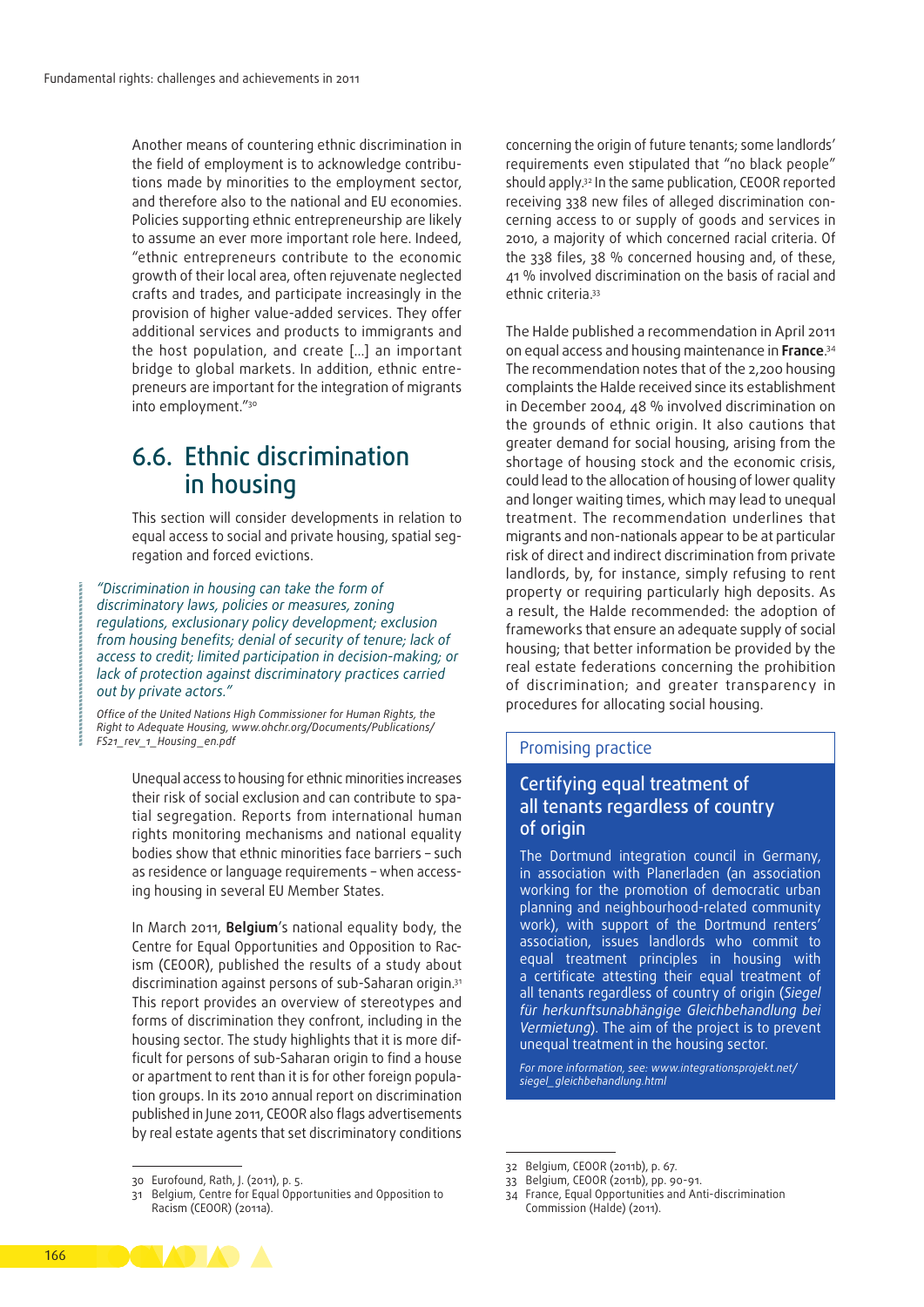In its annual report covering the year 2010, the **Swedish** Equality Ombudsman highlights that most of the complaints it receives concern access to housing, whether in the rental market – including rental criteria (*förmedlingssystem*) – or in the owner‑occupied housing market (*bostadsrättsmarknaden*). The report notes that ethnicity is among the most common grounds for discrimination in housing.35

**Austria** amended its equal treatment legislation in March,<sup>36</sup> extending the scope of protection against discrimination to cases of discrimination by association, in which discriminatory grounds apply to one person but another is treated detrimentally as a result. It also prohibits and punishes discriminatory advertisements in the housing market and provides for an administrative fine of up to €360.

The European Commission's Progress programme funded a study on access to public and publicly funded housing, as it relates to equality in housing, in Austria. The study reports that the national ombudsman for equal treatment, local anti‑discrimination bodies and non‑governmental organisations (NGOs) repeatedly reported cases where the allocation of public housing in several municipalities was tied to sufficient German‑language knowledge. This requirement put ethnic minorities at the highest risk of discrimination. The findings of the study were published in '*Right to Housing? Access of Migrants and Ethnic Minorities to Public Housing in Austria'* (*Recht auf Wohnen? Der Zugang von MigrantInnen und ethnischen Minderheiten zu öffentlichem Wohnraum in Österreich*).37

The **French** city of Villeurbanne commissioned a discrimination testing survey as part of its local plan to fight discrimination in housing.38 The survey was conducted between November 2010 and April 2011. Four testers responded to 100 housing advertisements – 50 from housing agencies and another 50 from private owners. The testing revealed that in 57 % of the cases candidates of North African origin were disadvantaged compared with candidates of French origin. In some neighbourhoods, people of North African origin saw their offers to rent housing rejected nine times out of 10.

The results of the survey conducted by the ZfT, mentioned earlier, indicate that the housing market is an area where respondents of Turkish origin in the North Rhine‑Westphalia region in **Germany** experience

a high degree of discrimination.39 Of the total, 47.1 % of respondents said that they had felt discriminated against when looking for a flat, while 33.1 % of the respondents reported experiences of discrimination in the neighbourhood.

According to the study mentioned earlier on perceptions of discrimination carried out by the **Spanish** council for the promotion of equal treatment and non‑discrimination on the grounds of ethnic or racial origin, 59.9 % of respondents felt they had been discriminated against in the area of housing in the past 12 months.<sup>40</sup>

## 6.7. The situation of Roma populations in the EU

The situation of Roma populations in the EU continues to be a cause for concern. In an effort to address the precarious living conditions in which many Roma find themselves, the European Commission, on 5 April 2011, issued a Communication on an EU Framework for National Roma Integration Strategies up to 2020.41 The Communication is a landmark policy document linking the need to tackle poverty and exclusion with protecting and promoting fundamental rights. On 19 May 2011 – at the Employment, Social Policy, Health and Consumer Affairs Council (EPSCO) – all 27 Member States agreed to a set of conclusions that endorsed the EU Framework for coordinating national Roma strategies.42 On 24 June 2011, this framework was endorsed by the Council of the European Union. This framework sets EU‑wide goals for the integration of Roma across the EU, focusing particularly on improving their situation in healthcare, education, employment and housing at the local, regional and national level in accordance with a human rights perspective, as noted in the Council conclusions.43

The precarious situation of the Roma is also acknowledged in a general policy recommendation on combating anti‑Gypsyism and discrimination against Roma adopted by ECRI in June 2011.44 This recommendation focuses on measures to be taken in the sectors of housing, education, healthcare and access to public services as well as in the fight against racist crime. These measures are intended to provide Council of Europe member states with guidelines

- 43 Council of the European Union (2011).
- 44 Council of Europe, ECRI (2011b).



<sup>35</sup> Sweden, Equality Ombudsman (2011b).

<sup>36</sup> Austria, Equal Treatment Act; Austria, Act relating to the Equal Treatment Commission and the Ombud for Equal Treatment.

<sup>37</sup> Frey, V. (2011).

<sup>38</sup> France, ISM‑Corum (2011).

<sup>39</sup> Sauer, M. (2011).

<sup>40</sup> Spain, Council for the promotion of equal treatment and non‑discrimination on the grounds of ethnic or racial origin (2011); *Panel sobre discriminación por origen racial o étnico* (2011).

<sup>41</sup> European Commission (2011).

<sup>42</sup> Council of the European Union (2011).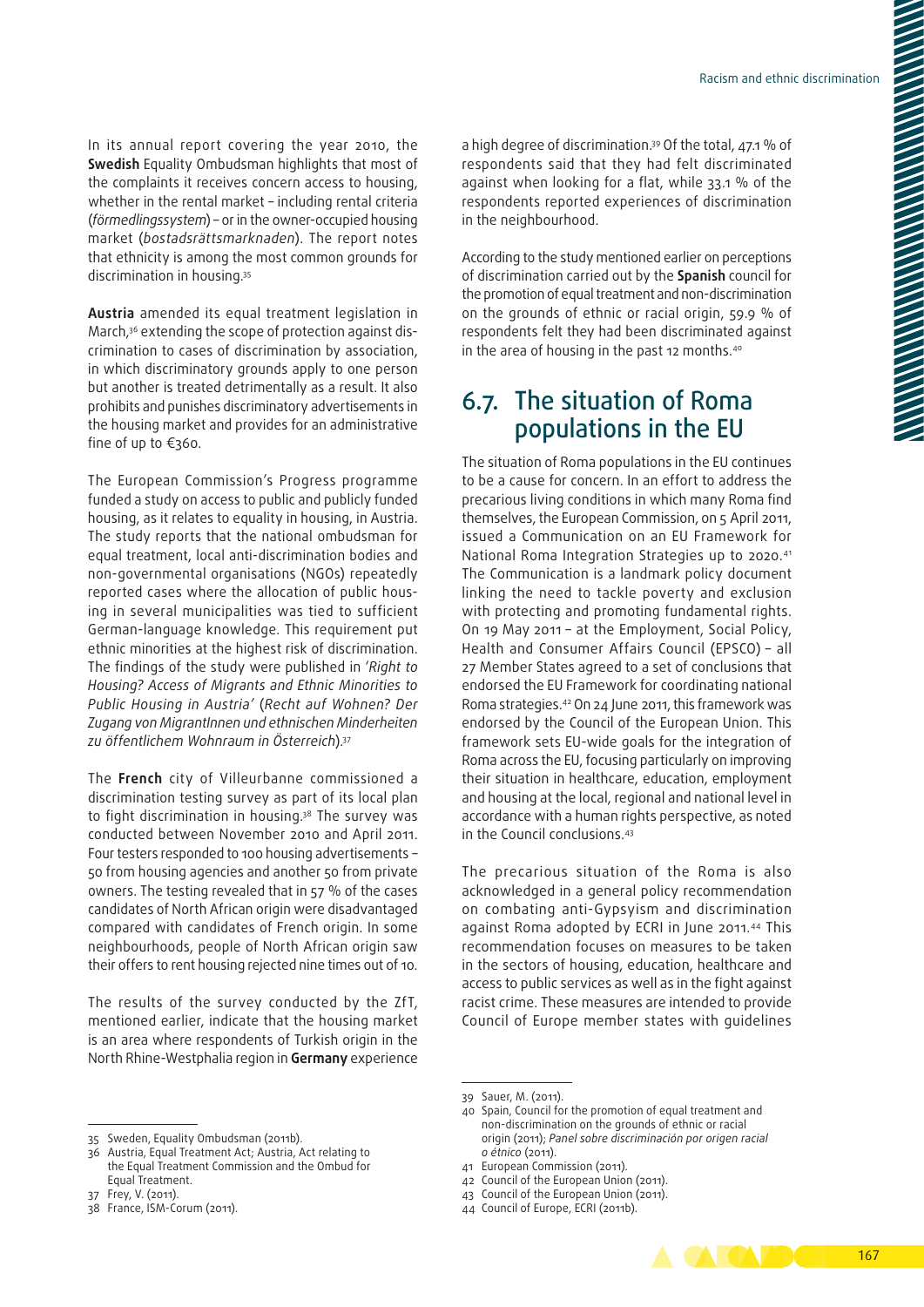to help them develop effective and practical policies that would improve the living conditions of members of Roma communities.

#### **FRA ACTIVITY**

#### Conducting household surveys of Roma populations in the EU

In 2011, the FRA and the United Nations Development Programme (UNDP) in association with the World Bank (with funding from the European Commission) conducted two household surveys on the situation of Roma populations. The surveys were administered in a coordinated manner following a similar approach with regard to sampling design, interviewer training and applying a common set of core questions. This is the first time such a comprehensive data collection exercise has been attempted through international inter-agency cooperation. It allowed for selected data that were collected by both surveys to be pooled, thereby increasing the reach and representativeness of the surveys.

The FRA pilot survey comprised 11 EU Member States: **Bulgaria**, the **Czech Republic, France, Greece, Hungary, Italy, Poland, Portugal, Romania, Slovakia** and **Spain**. The UNDP/World/European Commission regional survey comprised five of these (**Bulgaria**, the **Czech Republic**, **Hungary**, **Romania** and **Slovakia**) plus another seven European countries (Albania, Bosnia and Herzegovina, Croatia, the Former Yugoslav Republic of Macedonia, Montenegro, Moldova and Serbia). In total, 22,203 persons who self-identify as Roma (14,925) and non-Roma (7,278) persons living in close proximity to Roma populations were interviewed in the 11 EU Member States, thereby covering 84,287 household members.

The results are representative for Roma living in areas in a higher than national average density. Although the results for non-Roma persons who were surveyed are not representative of the majority population as a whole, they do serve as a benchmark against which to evaluate the situation of the Roma in the Member States under analysis. This is because non-Roma persons who were interviewed share the same environment, labour market and social infrastructures with Roma populations; the surveyed populations are thus functionally equivalent.

The surveys covered the following thematic areas: socio-demographic characteristics of all household members; situation in employment, education, health and housing; neighbourhood and its infrastructure; integration, discrimination, rights awareness and active citizenship; and mobility and migration.

On a global level, the results of the survey show that the socio-economic situation of the Roma in the four key areas of health, education, employment and housing is worse on average than the situation of non-Roma living in close proximity.

This section examines evidence of discrimination against members of Roma populations in the sectors of healthcare, education, employment and housing.

The main findings of the survey are as follows:

#### • **in healthcare:**

- one out of three Roma respondents aged 35 to 54 years reported health problems limiting their daily activities;
- on average, about 20 % of Roma respondents were not covered by medical insurance or did not know if they were covered;

#### • **in education:**

- on average, only one out of two Roma children surveyed attended pre-school or kindergarten;
- during compulsory school age, with the exception of **Bulgaria**, **Greece** and **Romania**, nine out of 10 Roma children aged seven to 15 years were reported to be in school;
- participation in education drops considerably after compulsory school: only 15 % of young Roma adults surveyed had completed upper-secondary general or vocational education;

#### • **in employment:**

- on average, less than one out of three Roma were reported to be in paid employment;
- one out of three Roma respondents said that they were unemployed;
- others said that they are homemakers, retired, not able to work or self-employed;
- **in housing:**
	- on average, more than two persons lived in one room in the Roma households that were surveyed;
	- about  $45$  % of the Roma lived in households that lacked at least one of the following basic housing amenities, namely indoor kitchen appliances, such as a refrigerator, an indoor toilet, shower or bath and electricity;

#### • **poverty:**

- on average, about 90 % of the Roma surveyed live in households with an equivalised income below the national poverty lines;
- on average, 40 % of the Roma live in households where somebody had to go to bed hungry at least once in the last month, because they could not afford to buy food;

#### • **discrimination and rights awareness:**

- about half of the Roma surveyed said that they had experienced discrimination in the past 12 months because of their ethnic background;
- about 40 % of the Roma were aware of laws forbidding discrimination against members of ethnic minorities when applying for a job.

For more information on the FRA survey, see: FRA and UNDP (2012), The situation of Roma in 11 EU Member States -Survey results at a glance

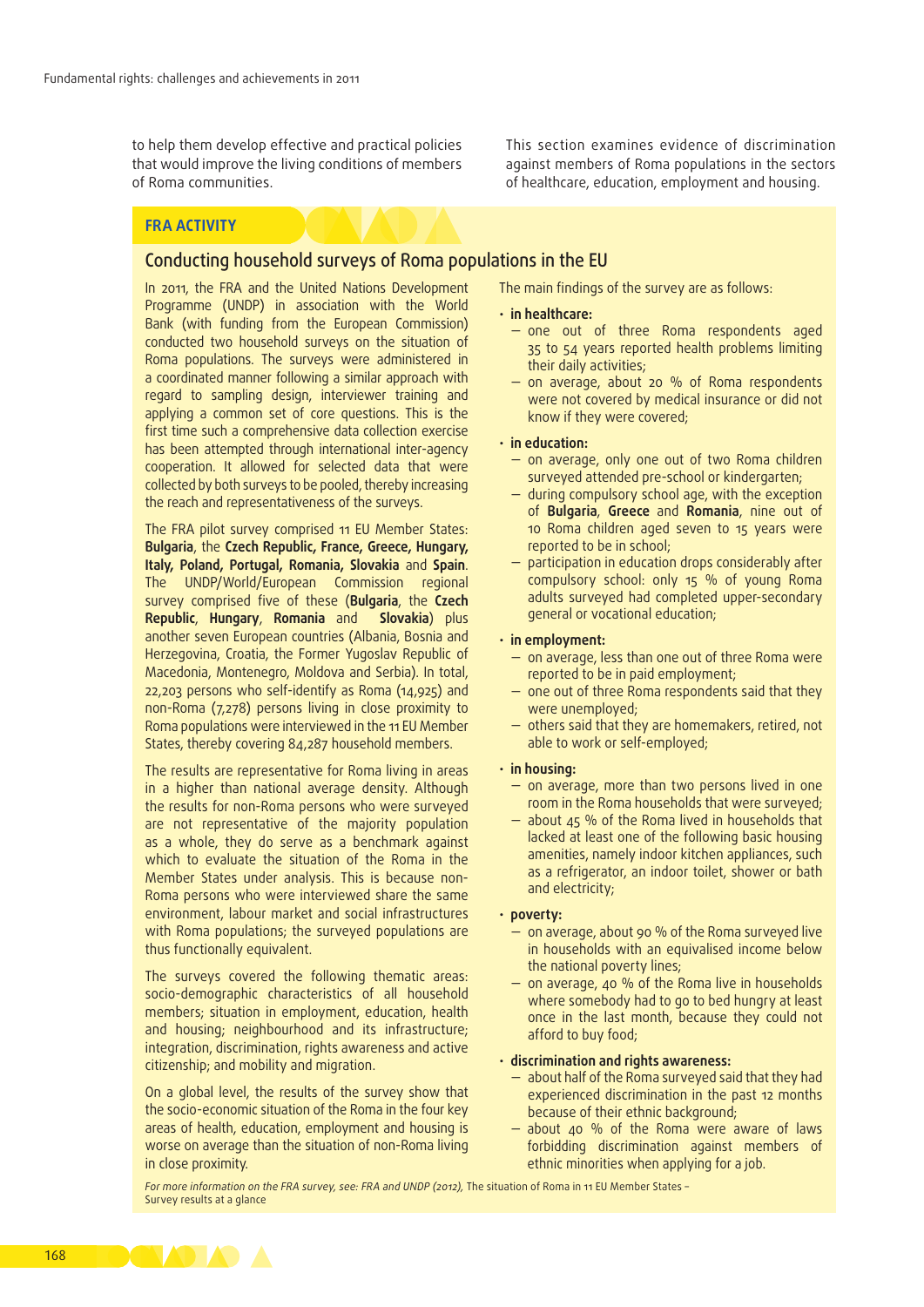## 6.7.1. Evidence of discrimination of Roma populations in healthcare

Despite existing limitations to ethnic data collection, there is concrete evidence to show that members of Roma populations are sometimes the victims of discrimination in healthcare, according to a report published by the **Hungarian** National Health Council (*Nemzeti Egész‑ ségügyi Tanács*)45 in March 2011. The government plans to involve 150,000 people of Roma origin in healthcare prevention programmes within the framework of the National Social Inclusion Strategy. The strategy includes family planning and reproductive health protection initiatives with a view to improving access to health services in disadvantaged regions.46

In its concluding observations on **Ireland**, the United Nations Committee on the Elimination of Racial Discrimination (CERD) noted that while efforts had been made "to understand the issues affecting Travellers […] the Committee regrets that efforts made to improve the welfare of Travellers have not substantially improved their situation. The Committee notes with regret the poor outcomes" in several areas, including health.47

CERD reached similar conclusions on the situation of Gypsies and Travellers in the **United Kingdom**, where they continue to register poor outcomes in the health sector.48 The same holds true for CERD's conclusions on **Lithuania**, where it notes that the "Roma continue to be marginalised and live in precarious conditions in terms of adequate housing, access to adequate health facilities [and] employment."49

The forced sterilisation of Roma women emerges as a particularly grave manifestation of ethnic discrimination in the health sector. In October 2011, the European Court of Human Rights (ECtHR) issued a land‑ mark decision in *V.C. v.* **Slovakia**, ruling in favour of a Roma woman who was forcibly sterilised in 2000.<sup>50</sup> The applicant complained that she had been sterilised without her full and informed consent and that the ensuing official investigation into her sterilisation had not been thorough, fair or effective. The forced sterilisation of Roma women, which originated under the former Communist regime and was once a widespread practice, occurred against a backdrop of persistently hostile attitudes towards people of Roma origin in Slovakia.

On 12 December 2011, the Slovak Minister of Justice expressed her regrets in relation to this case, while pointing out that amended legislation introduced in 2004 (Act No. 576/2004 on healthcare, services related to healthcare and amending certain laws – *Zákon č. 576/2004 Z. o zdravotnej starostlivosti, službách súvisiacich s poskytovaním zdravotnej starostlivosti a o zmene a doplnení niektorých zákonov*) aligned patients' rights with international standards to prevent such situations from occurring in the future. This legislation came into force on 1 January 2005.

The ECtHR ruled that forced sterilisation violated Article 3, prohibiting inhuman and degrading treatment, and Article 8, protecting respect for private and family life, of the European Convention on Human Rights. It found further that Article 14 on non-discrimination raised no separate issues and, therefore, it did not examine the state's compliance with its duty to investigate whether the applicant's sterilisation was racially motivated. The ECtHR ordered Slovakia to pay the applicant €31,000.

The Medical Professional Order (*Colegiul Medicilor din România*, CMR) in **Romania** investigated an alleged case of discrimination on the grounds of ethnic origin. The case, filed in 2009 by Sastipen – a Roma health advocacy Network – concerned alleged discrimination by a gynaecologist from Târgu Neamţ Hospital who was accused of denying three Roma women access to healthcare and of infringing upon their right to personal dignity. Although the national equality body (*Consiliul National pentru Combaterea Discriminarii*, CNCD) made a finding of discrimination in July 2010,51 the CMR dismissed the case. Sastipen appealed the decision in November 2010 and the appeal is pending before the CMR.52

## 6.7.2. Evidence of discrimination against Roma populations in education

"Segregation of Roma students at schools does not help them to develop their potential. On the contrary, it rather results in their discrimination, which hinders the development of their personalities and their fully-fledged socialisation and integration into society," a study on **Slovakia** published by the Open Society Foundation argues.53

<sup>53</sup> Slovakia, Open Society Foundation (2011), p. 5.



<sup>45</sup> Hungary, Ministry of Health – National Health Council (2011). 46 Hungary, Ministry of Public Adminstration and Justice – Office

of the Minister of State for Social Inclusion (2011).

<sup>47</sup> UN, CERD (2011c).

<sup>48</sup> UN, CERD (2011b).

<sup>49</sup> UN, CERD (2011d).

<sup>50</sup> European Court of Human Rights (ECtHR) *V.C. v. Slovakia*, No. 18968/07, 8 November 2011.

<sup>51</sup> Romania, *Consiliul National pentru Combaterea Discriminarii* (CNCD), Decision No. 149 of 7 July 2010.

<sup>52</sup> Romania, Medical Profession Order (2011).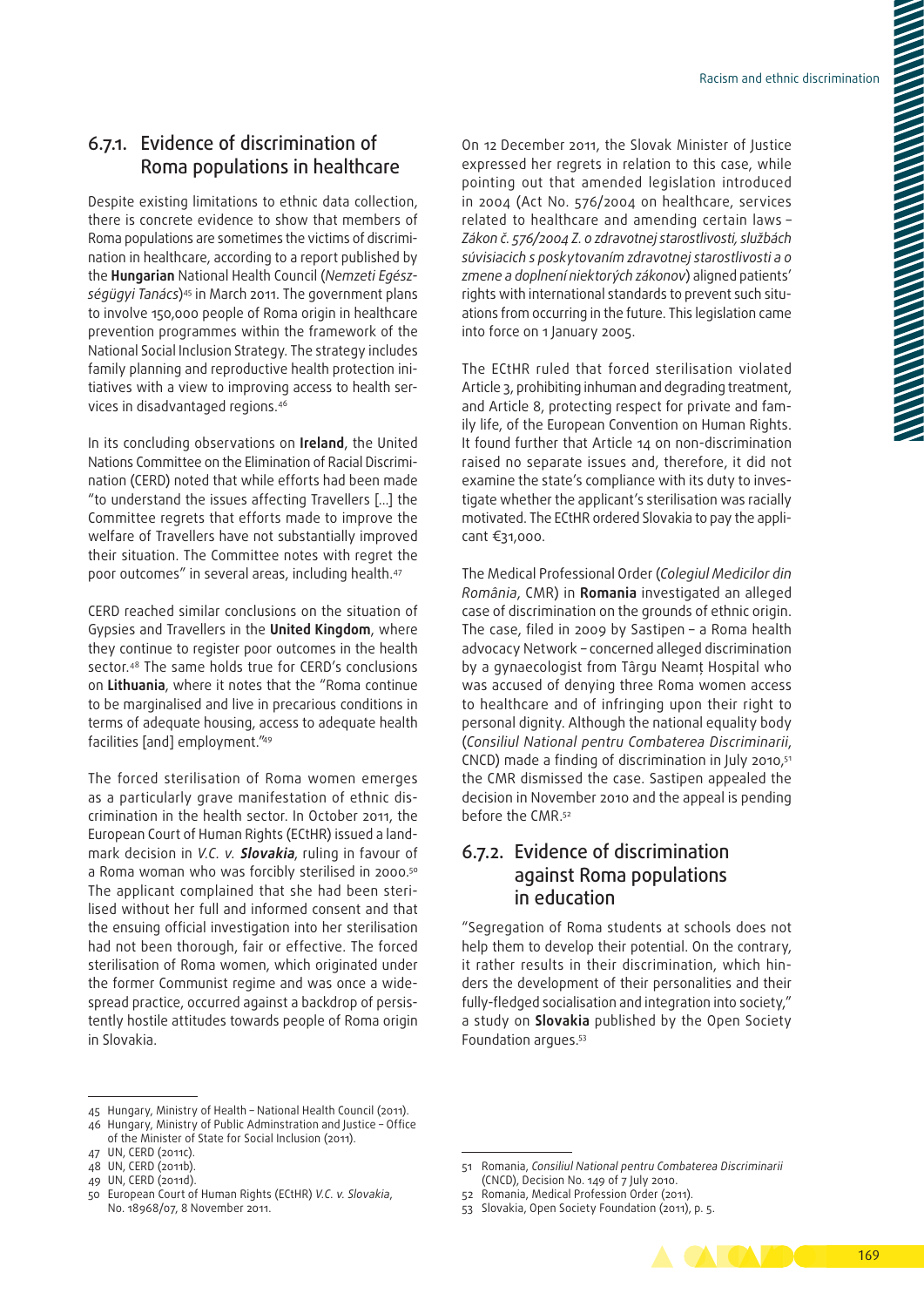Research conducted in **Germany** by the Centre for Culture, Education, and Antiziganism Research (*Rom‑ noKher*) between 2007 and 2011 shows that 81.2 % of the 275 German Sinti and Roma spanning three generations who were interviewed about their educational situation reported personal experiences of discrimination. These "experiences in school are to a great extent affected by overt and covert discrimination in the form of everyday antiziganistic name‑calling and prejudices on the part of individual pupils."54

*"The European Parliament emphasises that quality education and training influence an individual's future personal and professional life, and that it is therefore essential to ensure equal access to effective education and training systems, without discrimination or segregation of any kind."*

*European Parliament Resolution of 9 March 2011 on the EU strategy on Roma inclusion*

> A study on participation, school attendance and experiences of discrimination of Roma in **Romania**  shows that 39.9 % of the 985 Roma parents who were surveyed between December 2009 and January 2010 perceive that their children are treated worse in school than non‑Roma children.55 According to the study, which was funded in part by the Romanian office of the United Nations Children's Fund (UNICEF), 12.5 % of the respondents attributed early school leaving to inequitable treatment received by Roma children in the education system. Some 60 % of Roma children who participate in pre‑school education attend segregated establishments, in which over 50 % of the children attending them are Roma, the study also found.

> Roma children who had previously been placed in de facto segregated or special schools in the **Czech Republic** and **Slovakia** were successfully completing primary and secondary education at integrated, mainstream schools in the **United Kingdom**. This was one of the main findings of a survey conducted between June and August 2011 in eight locations in the United Kingdom, which examined the impact of mainstream education on Roma pupils who had previously studied in the Czech Republic and Slovakia. During the field research, 114 people were interviewed: 61 Roma primary and secondary school students, 28 Roma parents and 25 school staff and other education employees working with Roma pupils. Roma students in seven out of the eight locations reported that they were not experiencing any form of racism or discrimination in their schools in the United Kingdom and that teachers were providing help and support.<sup>56</sup> The majority of Roma students reported that they had previously experienced racist bullying or verbal abuse by their non‑Roma peers at Czech and Slovak schools.

They also reported suffering discriminatory or unequal treatment at the hands of their teachers in the Czech Republic and Slovakia, who were alleged to have punished them physically in a number of cases.

Monitoring bodies also highlighted the issues of discrimination and segregation of Roma children in education. The Council of Europe Committee of Ministers, for example, in a resolution on the implementation of the Framework Convention for the Protection of National Minorities by **Croatia**, urged it "to put an end to the continued segregation of Roma children in schools and redouble efforts to remedy other shortcomings faced by Roma children in the field of education."57

*"In sum, in the circumstances of the present case and while recognising the efforts made by the Croatian authorities to ensure that Roma children receive schooling, the Court considers that there were at the relevant time no adequate safeguards in place capable of ensuring that a reasonable relationship of proportionality between the means used and the legitimate aim said to be pursued was achieved and maintained. It follows that the placement of the applicants in Roma‑only classes at times during their primary education had no objective and reasonable justification."*

*ECtHR,* Oršuš and Others v. Croatia*, No. 15766/03*

The Commissioner for Human Rights of the Council of Europe published a report on the **Czech Republic** in March 2011.58 Although it welcomed the adoption of the government's national action plan of inclusive education, which sets out measures aimed at facilitating the inclusion of Roma children in mainstream education, the report expressed concerns that official statistics indicate that Roma children across the country are 12 times more likely than their non‑Roma peers to attend 'practical schools'.

In its concluding observations on the Czech Republic,<sup>59</sup> CERD also expressed concerns with "the persistent segregation of Romani children in education as confirmed by the decision of the European Court of Human Rights of 13 November 2007 (*DH and Others v. the Czech Republic*) and the 2010 report of the Czech School Inspection Authority. In June 2011, the Committee of Ministers of the Council of Europe noted with concern that considerable progress remained to be achieved in the execution of the DH judgment and stressed the importance of the Czech authorities" intensifying and, if possible, speeding up the implementation of their action plan.<sup>60</sup> Similarly, in its concluding observations for **Lithuania**, CERD expressed regrets on the placement of Roma children in special needs schools.<sup>61</sup>

61 UN, CERD (2011d).



<sup>54</sup> Strauß, D. (2011), p. 7.

<sup>55</sup> Surdu, L. (2011).

<sup>56</sup> United Kingdom, Equality (2011).

<sup>57</sup> Council of Europe, Committee of Ministers (2011a).

<sup>58</sup> Council of Europe, Commissioner for Human Rights (2011a), p. 15.

<sup>59</sup> UN, CERD (2011e), p. 4.

<sup>60</sup> Council of Europe, Committee of Ministers, 1115th meeting, 8 June 2011.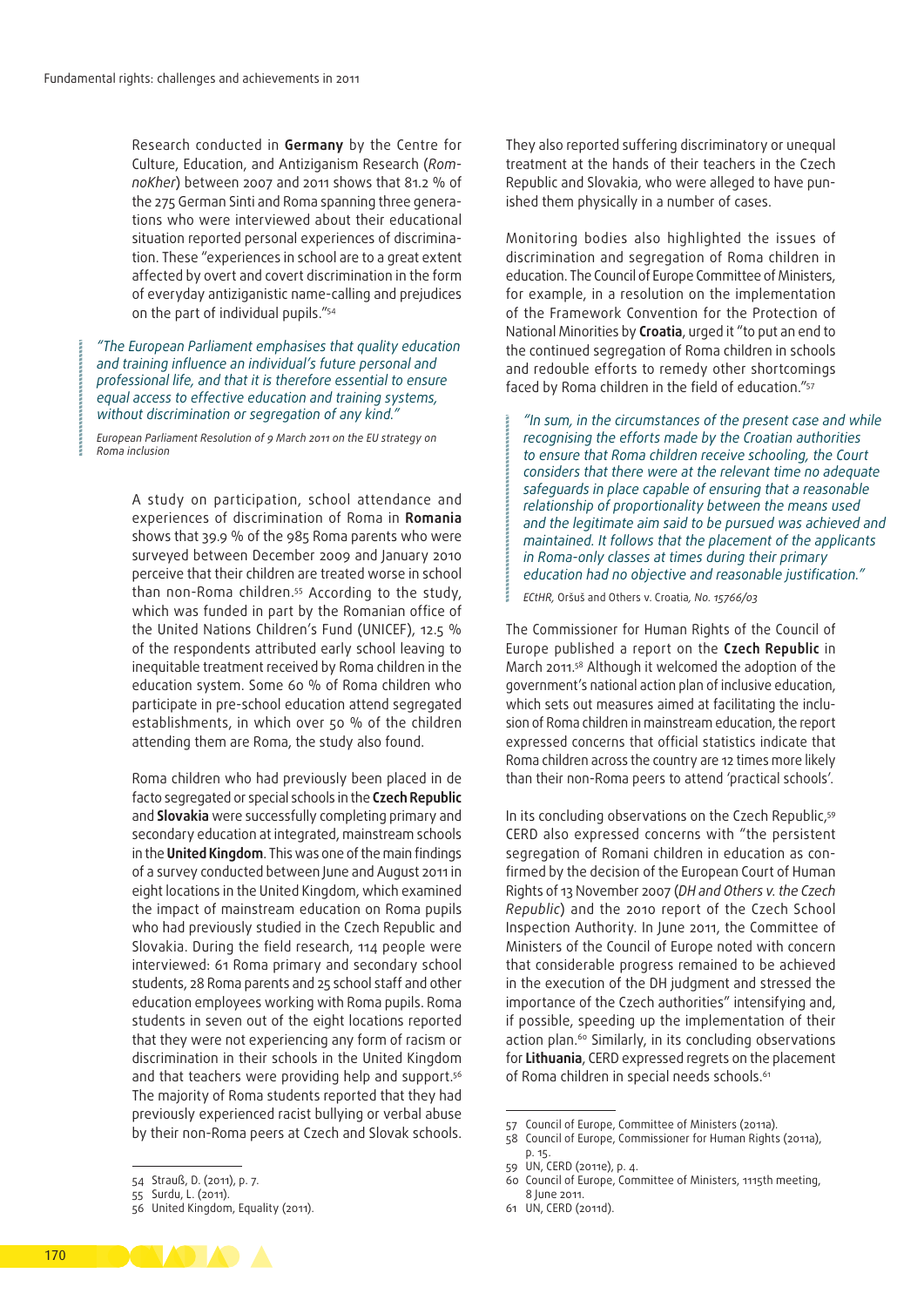Court proceedings in EU Member States further illustrate the types of discrimination Roma pupils experience in education. In February, the Deputy Prosecutor of the Hellenic Supreme Court of Civil and Penal Law (*Άρειος Πάγος*) communicated complaints concerning the exclusion of Roma children from public education in **Greece** to the Prosecutors of Appeals Courts.<sup>62</sup> The complaints, submitted by the Organisations and Communities in Cooperation for Roma Human Rights (*Συνεργαζόμενες Οργανώσεις και Κοινότητες για τα Ανθρώπινα Δικαιώματα των Ρομά στην Ελλάδα,* ΣΟΚΑΔΡΕ), relate to six primary schools attended exclusively by Roma pupils; five areas of Greece which denied school access to Roma pupils; and to restricted access to school for 10 Roma communities because of the absence of transport, although municipalities are legally bound to provide such access. The complaints also relate to signatures collected by parents' associations of schools in the city of Lamia requesting either the exclusion of Roma children from local schools or their transfer to other schools.<sup>63</sup>

Nevertheless, the Greek Ministry of Education and the Special Secretariat of Intercultural Education, through their joint project titled *Education of Roma Children*, are working towards gradually abolishing schools attended exclusively by Roma pupils, with the assistance of local authorities. The aim is to integrate Roma pupils in mainstream schools in cooperation with municipalities, also through meeting the needs for transport to and from school of all pupils living in distant camps.<sup>64</sup>

Similarly, the Prešov District Court in **Slovakia** ruled in December 2011 that an elementary school in the village of Šarisské Michaľany had discriminated against Roma children by teaching them in separate classrooms without reasonable justification.<sup>65</sup> For several years the elementary school had organised separate mainstream education classes, while classes for Roma children were held on a different floor. This situation worsened in the 2008/2009 school year when the school transferred all the remaining Roma children out of the integrated classes and into the separate classes. The school appealed the Prešov District Court's decision in January 2012.

Article 5 of the Racial Equality Directive allows EU Mem‑ ber States to maintain or adopt specific measures to prevent or compensate for disadvantages linked to ethnic origin, with a view to ensuring full equality in practice. Such promotional measures allow Member States

The Commissioner for Human Rights of the Council of Europe, in a report following a visit to **Ireland**, expressed concerns about the impact that budgetary cuts made in 2011 could have on Travellers' education. He raised particular concerns about reduced teaching hours, posts and special needs assistance to children and to the phasing out of all Senior Traveller Training Centres.<sup>66</sup>

## 6.7.3. Evidence of discrimination against Roma populations in employment

Discrimination against Roma populations continues to create obstacles to their full and equal participation in the employment market. At the same time, several EU Member States have launched policy initiatives to improve their integration. In 2011, the Council of Europe Ad hoc Committee of experts on Roma issues (Cahrom) adopted an Implementation Report on CM Recommendation Rec(2011)17 on improving the economic and employment situation of Roma/Gypsies and Travellers in Europe, which contains examples of good practices in the employment area which will be progressively integrated into the Council of Europe's database on policies and good practices.

The Pest County Labour Court (*Pest Megyei Munkaügyi Bíróság*, Decision No. 1.M.471/2004/3) in **Hungary** ruled in September 2011 against an employer who was found to refuse hiring Roma applicants. In 2005, Csaba T., responded to a job advertisement published in a newspaper. Upon calling, he was told that persons of Roma origin would not be hired. Mr Csaba T. contacted an NGO, which used discrimination testing as described earlier to collect evidence for the court case: testers repeatedly called the offending company, each time introducing themselves with a typically Roma name. Every time they called, they were told that the post was not available, although it had not yet been filled. The court ordered the employer to pay HUF 500,000 (€2,200) plus interest in compensation to the plaintiff.

Still concerning **Hungary**, the Equal Treatment Authority (*Egyenlő Bánásmód Hatóság*) conducted a survey on employee selection practices, with a sample of 10,000 respondents, concluding that Roma job seekers face high levels of discrimination when looking for work.<sup>67</sup>

<sup>67</sup> Hungary, Equal Treatment Authority (2011).



<sup>62</sup> Greece, Greek Helsinki Monitor (2011a).

<sup>63</sup> Greece, Greek Helsinki Monitor (2011 b).

<sup>64</sup> Greece, National and Kapodistrian University of Athens (2010).

<sup>65</sup> Slovakia, *Rozhodnutie Okresného súdu v Prešove, č. konania* 25C 133/2010, 5 December 2011.

<sup>66</sup> Council of Europe, Commissioner for Human Rights (2011b).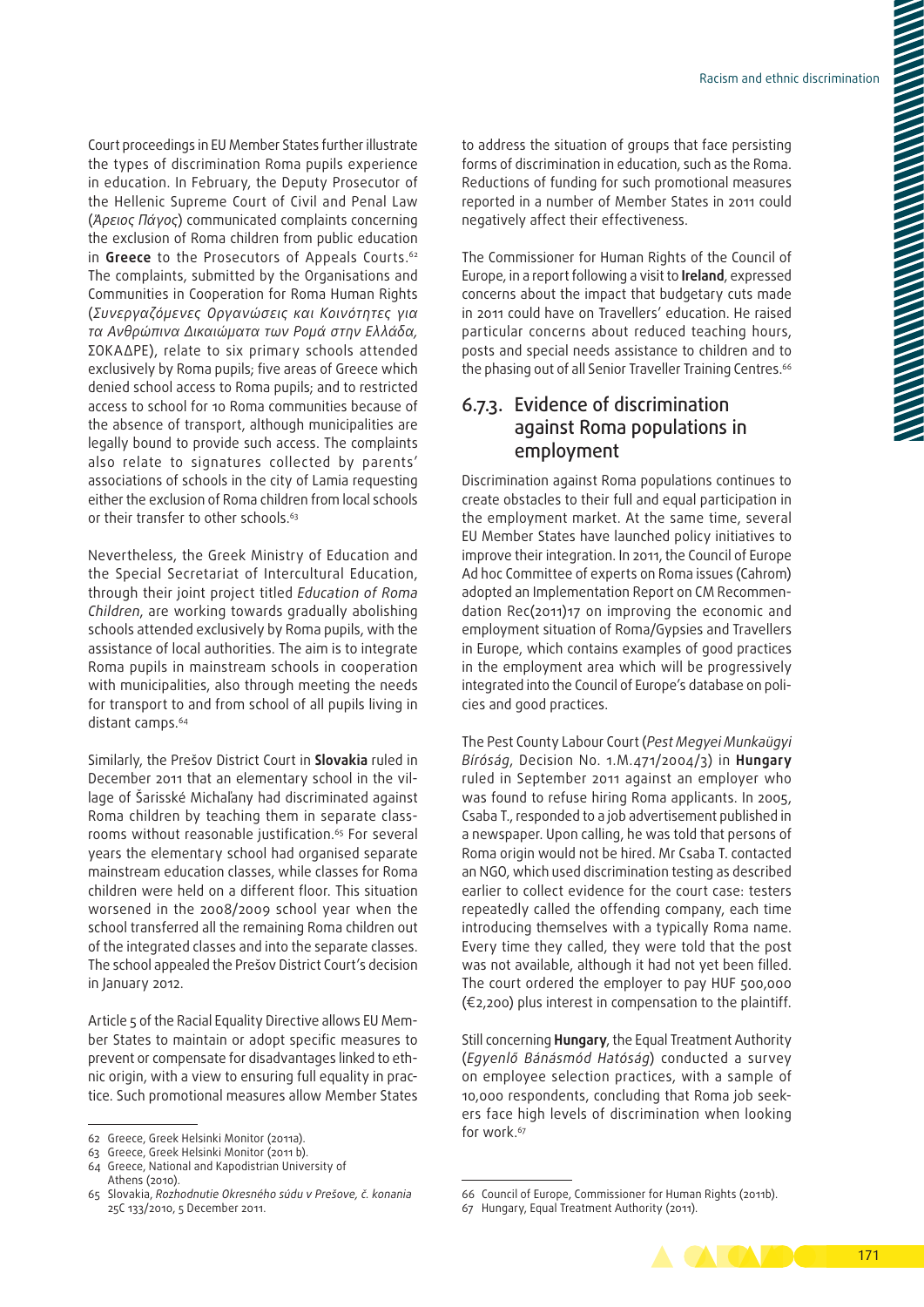The local antidiscrimination agency in Uppsala, **Sweden**, received a complaint from a Roma woman who had been prohibited from wearing a traditional Roma skirt to work. The woman, who had previously worn the skirt while completing her internship at the grocery store, had not received any complaints prior to this. When her internship ended she was offered more hours in the shop. Her new manager asked her to wear trousers to work since skirts did not comply with the company's dress policy. Although the woman explained that she could not wear trousers because of her ethnic origin, the manager persisted with the requirement. The case was forwarded to the Equality Ombudsman, who eventually reached a settlement with the store, and the woman in question was awarded SEK 75,000 (€7,000) in damages.<sup>68</sup>

An official report on the situation of Roma in the **Czech Republic** in 2010, published in October 2011, high‑ lighted persisting and high unemployment rates among Roma populations. The unemployment rate in socially excluded localities ranged from 70 % to 100 %.<sup>69</sup>

Some EU Member States took steps to improve Roma integration in the labour market. The state employment agency in **Bulgaria** (*Агенцията по заетостта*)*,* for instance, reported that 10,369 Roma were provided employment under different programmes and projects. A national programme entitled 'From Social Benefits to Employment' (*От социални помощи към заетост*) hired more than half of them. Another scheme, with a budget of BGN 11 million (€5.5 million), named 'Take Your Life in Your Hands' (*Вземи живота си в ръце*) aims to unite the efforts of all stakeholders at the local level to provide support for Roma job seekers to access the employment market.<sup>70</sup>

In **Lithuania**, UNDP with partners such as SOPA (a non‑profit organisation working on the integration of socially excluded groups into the labour market), the Roma community centre (*Romų visuomenės centras*) and the social support centre at the Vilnius municipality (*Vilniaus miesto savivaldybės biudžetinė įstaiga Socialinės paramos centras*) implemented a project entitled 'Face Roma: Innovative Ways of Roma Integration into the Labour Market' (*Atsigręžk į romus: ino‑ vatyvios romų dalyvavimo darbo rinkoje priemonės*). The project ran from 2009 to 2012 and was designed to combat Roma social exclusion and boost their participation in the labour market and interaction with the local community. By the end of the reporting period, 105 Roma persons had participated in the project. A mere seven participants in the project found work in 2010, while 17 others found employment between January and September 2011; these numbers illustrate

the on-going problems faced by Roma in the employment sector. Successful participants found jobs in construction, at a circus, in fast food restaurants and in the agricultural sector.

The **Slovak** government adopted several policies addressing the integration of national minorities and migrants into the labour market, including the revised action plan of the decade of Roma inclusion*.* 71 In its sec‑ tion on employment, the action plan identifies several ways to increase the employability of disadvantaged population groups, such as providing social and counselling services. This action plan proposes several measures aimed at furthering the integration of disadvantaged population groups into the labour market, with special reference to marginalised Roma populations. It envisages the continuation of measures such as the 'office assistant' project, which has proved to be an effective means of integrating Roma job seekers into the labour market. Under this project, Roma people were employed by the local Offices of Labour, Social Affairs and Family to provide services mainly to unemployed, socially disadvantaged people.

#### Promising practice

### Integrating Roma into the employment market

The Polish Roma Union (*Związek Romów Polskich*) implemented a project on the integration of Roma into the labour market in the Szczecinek area (*Szczecinieccy Romowie na rynku pracy*), between January and December 2011. The project offered free vocational training to 30 Roma or their spouses in hairdressing, warehouse keeping, cooking, party catering, forklift operation and driving. Upon completion of the project, the top 10 graduates were to be offered paid internships, giving them the possibility to remain in work. Although the project is conducted in a setting where few Roma families live, 90 % of these families rely on the social protection system. The Polish Roma Union ran a similar project in the Świdwin area between November 2010 and December 2011.

## 6.7.4. Evidence of discrimination against Roma populations in housing

The housing situation of Roma populations remains precarious. They continue to face spatial segregation, discrimination in access to social housing and forced



<sup>68</sup> Sweden, Equality Ombudsman (2011c).

<sup>69</sup> Czech Republic, Government decision No. 750.

<sup>70</sup> Bulgaria, Ministry of Labour and Social Policy (2011).

Slovakia, Deputy Prime Minister for National Minorities and Human Rights (2011)*.*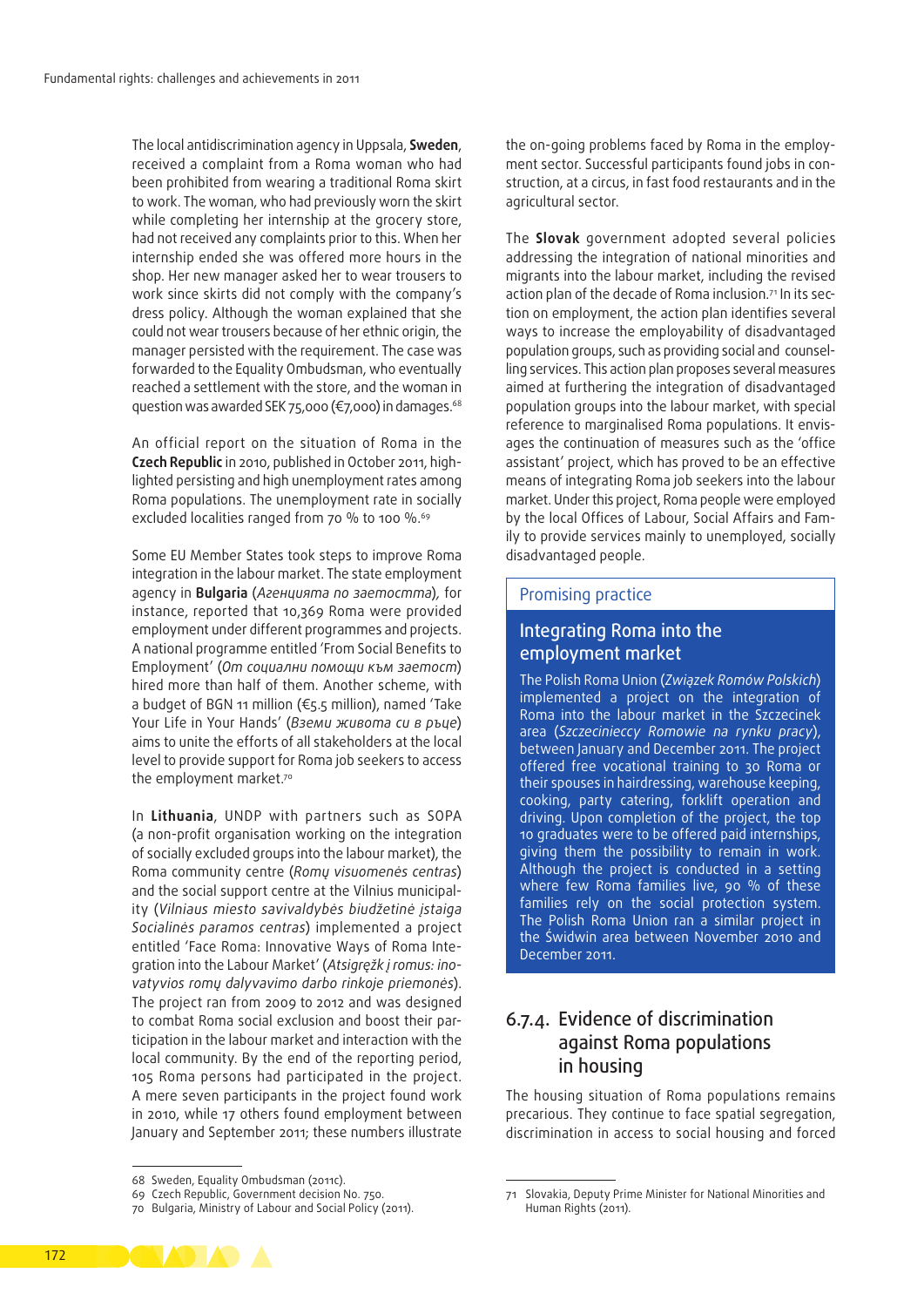evictions. This is the case despite measures, such as housing integration policies, taken to improve their situation.

The People's Ombudsman (*Pučki pravobranitelj*) in **Croatia** issued a recommendation to the government to promote Roma social inclusion by intensifying efforts to systematically resolve issues surrounding the legalisation of Roma settlements and to develop an improved system of social housing.72

The **Bulgarian** Ombudsman (*Омбудсман на Република България*) reported on the housing problems of poor Roma families and mediated for the provision of municipality housing for them in Sofia. The Ombudsman's annual report covering 2010 identified problems in the availability of housing and the transparency of municipal housing policies. The report stresses that municipalities, especially those with high‑density Roma populations, cannot cope on their own with the housing 'hardship' faced by Roma families, making a targeted national policy essential.73

The **Swedish** Equality Ombudsman reported receiving 230 complaints from Roma in the period 2004-201074 Forty-five of these complaints concerned discrimination in the housing market. Examples of discrimination included discriminatory selection processes for rented accommodation, refusal to permit the purchase of tenant‑owned housing on the grounds of ethnicity or harassment by landlords and neighbours.

CERD and the Council of Europe Commissioner for Human Rights noted persistent discrimination against Roma populations in the **Czech Republic**, regarding access to adequate housing<sup>75</sup> and evictions of Roma families from rented municipal housing on grounds of non‑payment of rent or utilities.76

In June 2011, the European Committee of Social Rights (ECSR), in its [decision](http://www.coe.int/T/DGHL/Monitoring/SocialCharter/Complaints/CC61Merits_en.pdf) in the case of *European Roma Rights Centre (ERRC) v.* **Portugal**, found that national authorities had failed to show that they had taken sufficient measures to ensure that Roma live in housing that meet minimum standards of adequacy. It also found that the implementation of re‑housing programmes by municipalities have often led to the segregation of Roma populations. The ECSR unanimously found that this amounted to violations of: Article 16, which protects family rights; Article 30, which protects against poverty and social exclusion; and Article 31 (1) on adequate housing, read alone or in conjunction with Article E, non-discrimination, of the European Social Charter (Revised).<sup>77</sup>

Upon a visit to **Slovenia**, the Council of Europe Commissioner for Human Rights raised concerns over Roma's poor housing conditions. The most problematic issues were the lack of access to public infrastructures, unresolved property issues and illegal construction.78

In December 2010, the European Roma Rights Centre published *Standards do not apply: inadequate housing in Romani communities*, which included **Romania**. The report found that Roma communities there face difficulties in accessing social housing. Local authorities may refuse their applications without explanation or public servants may subject them to ill-treatment when they apply for social housing.79

Similarly, an Amnesty International report on the housing conditions of Roma communities in Romania notes that "despite the challenges facing Roma communities in accessing adequate housing, the criteria used by local authorities for allocation of social housing fail to target Roma."80 The same report, published in June 2011, argues that the lack of an adequate legal framework incorporating international human rights standards, combined with pervasive discrimination against Roma, have led to widespread violations of the right to housing, including forced evictions.

**Slovakia**'s national equality body, the National Human Rights Centre (*Slovenské národné stredisko pre ľudské práva,* SNSĽP), issued a *Report on Human Rights Imple‑ mentation in Slovakia* focusing on implementation of the right to housing. In this report, the SNSĽP points out that residential segregation of the Roma increased due to construction of various walls and fences designed to keep Roma populations away from the majority popula‑ tion. Local and municipal governments took, or tacitly endorsed, these initiatives. The SNSĽP qualified these actions as involuntary residential segregation giving rise to the risk of creating concentrated pockets of ethnic minorities.<sup>81</sup>

Another example of residential segregation is the three‑metre high wall built by local authorities in Baia Mare, **Romania** that surrounds a block inhabited mostly by Roma residents. The decision to construct the wall, adopted by the municipal council, drew criticism from human rights organisations such as Amnesty International and Romani Criss<sup>82</sup> and prompted an investigation by the National Council for Combating Discrimination, Romania's national equality body.

- 80 Romania, Amnesty International (2011), p. 3.
- 81 Slovakia, Slovak National Centre for Human Rights (2011), p. 47.

<sup>82</sup> Romania, Romani Criss, Amnesty International, Equal Chances Association (2011).



<sup>72</sup> Croatia, Ombudsperson (2011), p. 66.

<sup>73</sup> Bulgaria, Ombudsman (2011), pp. 57-58.

<sup>74</sup> Sweden, Equality Ombudsman (2011c).

<sup>75</sup> UN, CERD (2011e).

<sup>76</sup> Council of Europe, Commissioner for Human Rights (2011a).

<sup>77</sup> European Committee of Social Rights (ECSR) (2011a).

<sup>78</sup> Council of Europe, Commissioner for Human Rights (2011c).

<sup>79</sup> European Roma Rights Centre (2010), p. 45.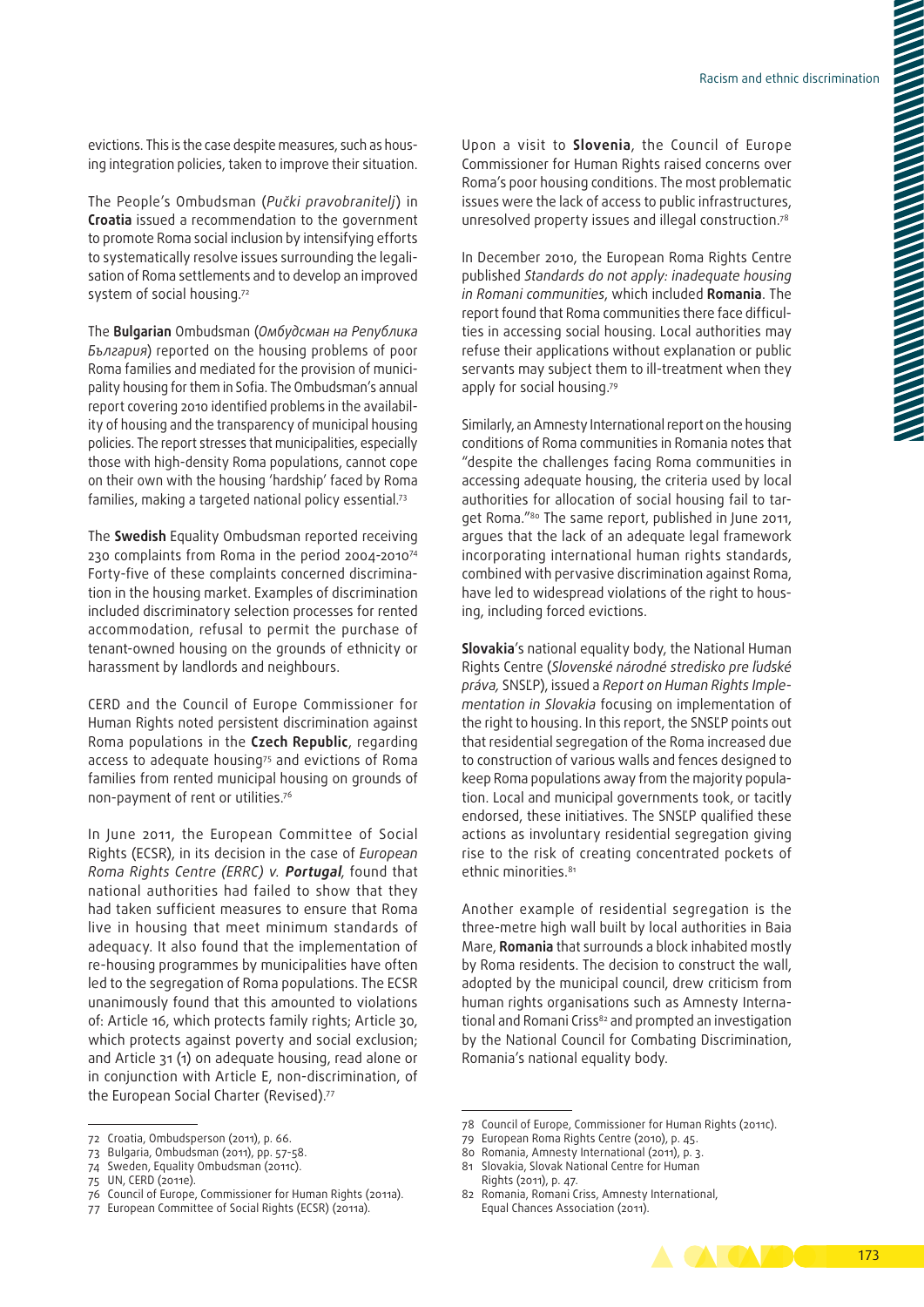*"In order to reduce segregation and guarantee the right to housing for minority members (particularly the Roma), it is inevitable to pursue policies aimed at preventing segregation of Roma communities, increasing participation of the Roma in solving their own housing situation and preventing evictions of the Roma inspired solely by the majority population's intolerance."*

*Slovakia, Slovak National Centre for Human Rights (2011), p. 47*

In June 2011, the ECSR found that the forced evictions from **France** of Roma of Romanian and Bulgarian origin that took place in the summer 2010 were incompatible with human dignity and constitute a violation of Article E on non‑discrimination taken in conjunction with Article 31 (2) on the right to housing of the European Social Charter (Revised). The ECSR also concluded that the expulsion of Roma to Romania and Bulgaria in the summer of 2010 constitutes a violation of Article E on non‑discrimination in conjunction with Article 19 (8) on guarantees concerning deportation of the European Social Charter (Revised).<sup>83</sup> In November 2011, the Council of Europe Committee of Ministers therefore invited "the French authorities to report at a forthcoming meeting on the measures taken or foreseen in order to deal with the situation described in the complaint and on cooperation with other countries concerned."<sup>84</sup>

The European Roma Rights Centre reported in 2011 that evictions of EU citizens who are Roma had taken place in Marseille, **France**, and in Rome, **Italy**. 85 The Com‑ missioner for Human Rights of the Council of Europe expressed concerns in September about "the evictions of Roma and Sinti from settlements in **Italy** and at the impact that these practices have on the right to housing and other human rights of the persons concerned."<sup>86</sup>

*"The application of the circular of 5 August 2010 – which stipulated that 'within 3 months, 300 unlawful sites must be cleared, with priority given to those occupied by Roma […] It is therefore the responsibility of the prefect of each département to organise the systematic dismantling of the unlawful sites, particularly those occupied by Roma' – led to the forced eviction of Roma of Romanian and Bulgarian origin which amounted to directly discriminatory treatment based on the ethnic origin of the persons concerned. These evictions took place against a background of constraint, in the form of the threat of immediate expulsion from France."*

*European Committee of Social Rights, Decision on the Merits,* Centre on Housing Rights and Evictions (COHRE) v. France*, Complaint No. 63/2010*

Still in **Italy**, the Council of State ruled in November that the state of emergency targeting Roma populations that has been in effect in parts of the country since

May 2008 was illegal and unfounded.87 This state of emergency was initially instituted in the regions of Lombardy, Campania and Lazio and subsequently extended to Piedmont and Veneto. It was extended several times and remained in force until December 2011. According to this decree, the authorities were afforded extraordinary powers, including: monitoring camps; conducting a census of persons resident in camps, including minors; taking photos and requesting documents to identify and record residents; expelling persons with irregular status from camps; displacing persons to formally monitored camps; and carrying out forced evictions from informal settlements.88

The EHRC reports that a lack of decent, appropriate and secure accommodation led to inequalities experienced by Gypsies and Travellers in the **United Kingdom**. It also reports on pioneering initiatives undertaken by some local authorities to facilitate access to health and education services and maintain good relations with other communities, while meeting the needs of nomadic groups to preserve their traditional lifestyle. In reviewing progress by local authorities to meet the accommodation needs of Gypsies and Travellers the EHRC finds that provision is "patchy and remains insufficient". It also found a "slowing down in progress over the period 2008-2010 and that the previous 2011 target, to increase the number of authorised sites, has not been met."89

In October 2011, 86 families of Irish Travellers, all of them British citizens, were evicted from the largest Irish Traveller site in the **United Kingdom**, Dale Farm in Essex. Although they owned the land, they did not receive permission from planning authorities to reside there. The residents had resisted the eviction through legal action but lost a long-running legal battle. The UN Special Rapporteur on adequate housing and the UN Independent Expert on minority issues had already called on the United Kingdom in July 2011 to find a peaceful and appropriate solution and adequate alternative housing for the families.90 CERD had also addressed the issue in its concluding observations on the United Kingdom issued in September 2011, expressing its "regrets on the state's party insistence on proceeding immediately with the eviction of the Gypsy and Traveller community at Dale Farm in Essex before identifying and providing alternative culturally appropriate housing for members of these communities."91

- 89 United Kingdom, Equality and Human Rights Commission (EHRC) (2011), p. 60.
- 90 UN, Office of the High Commissioner for Human Rights (OHCHR) (2011).
- 91 UN, CERD (2011b).



<sup>83</sup> ECSR (2011b).

<sup>84</sup> Council of Europe, Committee of Ministers (2011b).

<sup>85</sup> European Roma Rights Centre (2011a).

<sup>86</sup> Council of Europe, Commissioner for Human Rights (2011d), p. 10.

<sup>87</sup> Italy, Council of State (2011) Ruling No. 6050 of 16 November 2011.

<sup>88</sup> European Roma Rights Centre (2011b).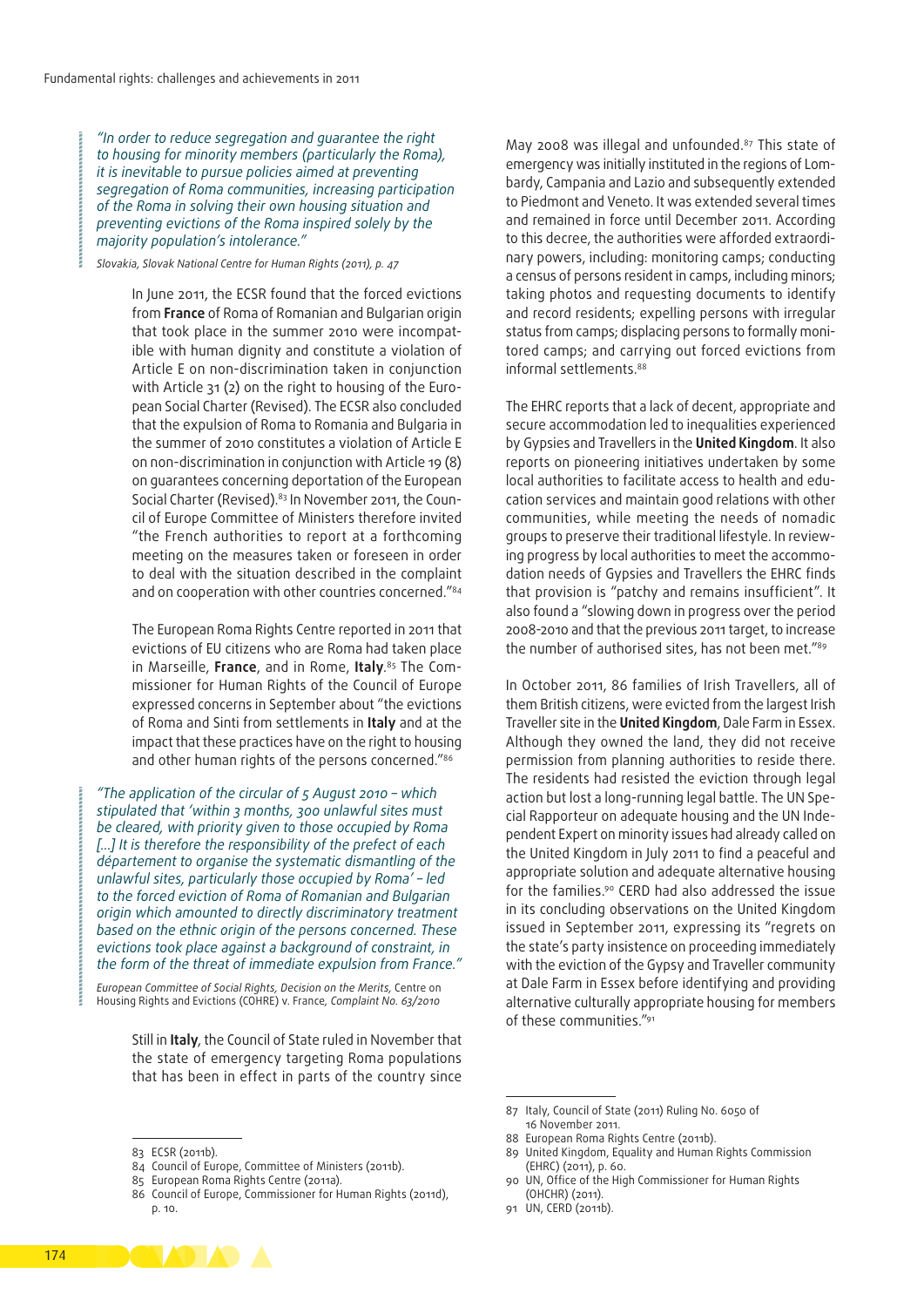## **Outlook**

Existing structural inequalities between ethnic minorities and majority populations are likely to persist. To address this challenge, sustained efforts on the part of policy makers and civil society are required. Moreover, there is a need for more systematic and comprehensive data collection practices to ensure better understanding of the scale and nature of ethnic discrimination and racist violence and crime in the EU.

The enforcement of existing legislation, greater rights awareness and ease of access to courts and other complaints bodies will continue to be essential tools in the battle against ethnic discrimination in healthcare, education, employment and housing.

Measuring the success of policy measures to combat ethnic discrimination and to promote the integration and social inclusion of disadvantaged groups will require periodic collection and analysis of data using fundamental rights indicators.

The EU Framework for National Roma Integration Strategies up to 2020 provides the EU and its Member States with an opportunity to improve the social inclusion of Roma populations. If they are successful, these strate‑ gies could act as models for the better inclusion and integration into society of other disadvantaged groups.

Overcoming entrenched challenges – such as segregation in education or housing – will, however, require a long-term and sustained commitment. In addition to national authorities, the role of local and regional authorities will be crucial. There is a strong need to strengthen their capacity for Roma inclusion policies, as was recognised by the Council of Europe Summit of Mayors on Roma in September 2011, which agreed to set up an European Alliance of Cities and Regions to this end.

The ability to track the impact of policies over time and tailor them as necessary will be key to the success of strategies implemented at EU and national level to tackle racism and ethnic discrimination.

> **ACABO** 175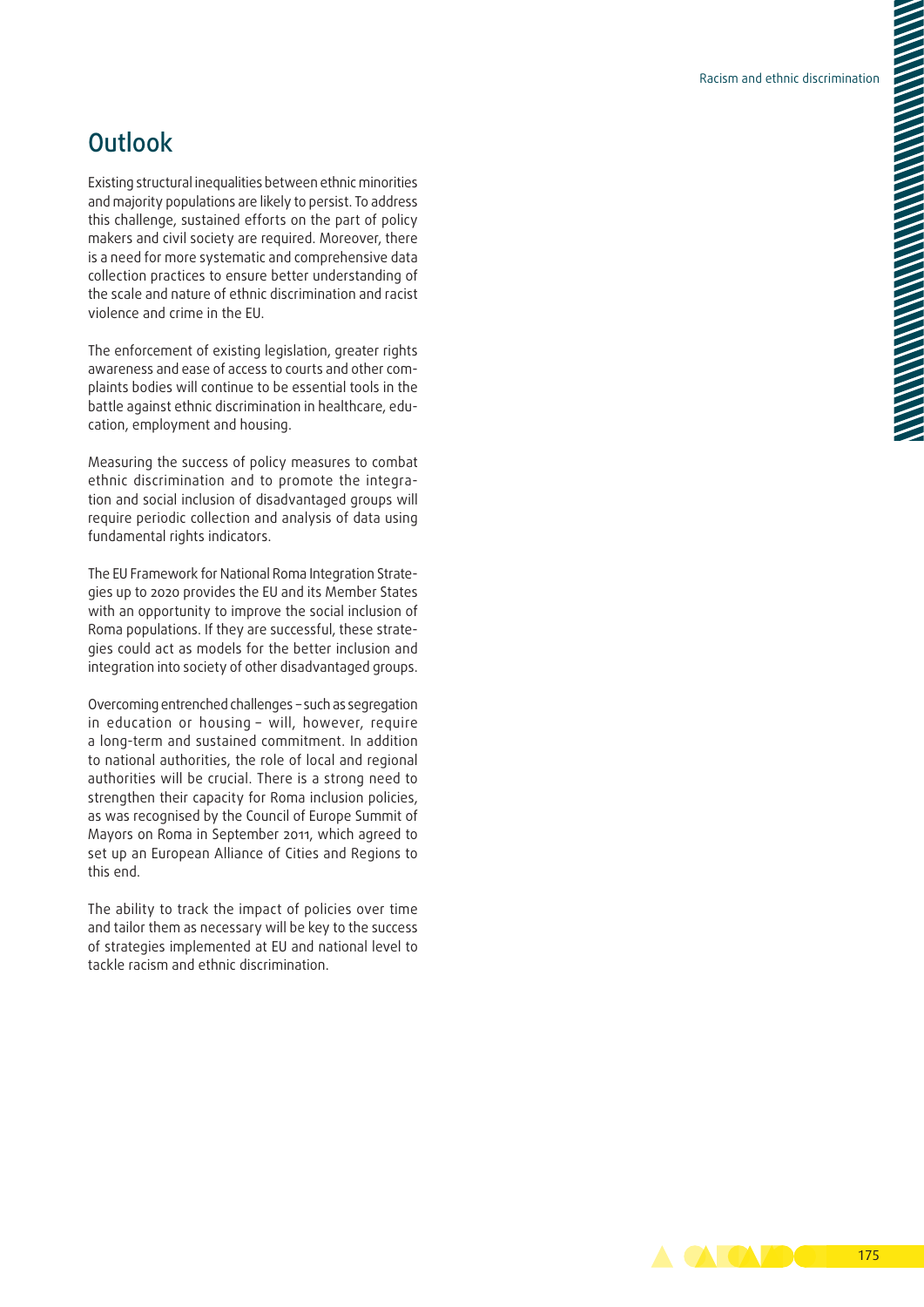## References

Austria, Act relating to the Equal Treatment Commission and the Ombud for Equal Treatment (*Bundesgesetz über die Gleichbehandlungskommission und die Gleichbehandlungsanwaltschaft,* GBK/GAW‑G) (2011), BGBl. I Nr. 66/2004, last amended by BGBl, 1 July 2011.

Austria, Equal Treatment Act (*Gleichbehandlungsgesetz,*  GlBG).

Behaghel, L., Crépon, B., Le Barbanchon, T. (2011), *Evaluation de l'impact du CV anonyme: synthèse et rapport final*, available at: [www.wk‑rh.fr/actualites/](http://www.wk-rh.fr/actualites/upload/synthese-et-rapport-CV-anonyme.pdf) upload/synthese-et-rapport-CV-anonyme.pdf.

Belgium, Centre for Equal Opportunities and Opposition to Racism (CEOOR) (2011a), *Discriminatie van personen van Sub‑Saharaanseafkomst: eenoverzicht van stereo‑ typen*, Brussels.

Belgium, CEOOR (2011b), *Annual Report 2010* (*Jaarverslag Discriminatie/Diversiteit*) 2010, Brussels, 9 May 2011.

Bertossi, C. and Prud'homme, D. (2011), *'Diversity' in hospitals: social identities and discriminations*, available at: [www.ifri.org/downloads/synthesesduk.pdf.](http://www.ifri.org/downloads/synthesesduk.pdf)

Bulgaria, Ministry of Labour and Social Policy (2011), Written response to request for information in preparation of the FRA Annual Report, 15 August 2011.

Bulgaria, Ombudsman (2011), *2010 Annual report*, available at: [www.ombudsman.bg/reports/1135](http://www.ombudsman.bg/reports/1135).

Cediey, E. and Foroni, F. (2008), *Discrimination in access to employment on grounds of foreign origin in France: a national survey of discrimination based on the testing methodology of the International Labour Office*, Geneva, International Labour Office.

Council Directive 2000/43/EC of 29 June 2000 implementing the principle of equal treatment between persons irrespective of racial or ethnic origin, OJ 2000 L 180 (*Racial Equality Directive*).

Council Framework Decision 2008/913/JHA of 28 November 2008 on combating certain forms and expressions of racism and xenophobia by means of criminal law, OJ 2008 L 328 (*Framework Decision on Racism and Xenophobia*).

Council of Europe, Commissioner for Human Rights (2011a), *Report by Thomas Hammarberg, Following his visit to the Czech Republic from 17 to 19 November 2010*, CommDH(2011)3, Strasbourg, 3 March 2011.

Council of Europe, Commissioner for Human Rights (2011b), *Report by Thomas Hammarberg, Commissioner for Human Rights of the Council of Europe, following his*  *visit to Ireland from 1 to 2 June 2011*, CommDH(2011)27, Strasbourg, 15 September 2011.

Council of Europe, Commissioner for Human Rights (2011c), *Letter from the Council of Europe Commissioner for Human Rights to Mr Borut Pahor, Prime Minister of the Republic of Slovenia*, CommDH(2011)23, 10 May 2011.

Council of Europe, Commissioner for Human Rights (2011d), *Report by Thomas Hammarberg, Commissioner for Human Rights of the Council of Europe, following his visit to Italy, from 26 to 27 May 2011,* CommDH(2011), 26 September 2011.

Council of Europe, Committee of Ministers (2011a), *Resolution CM/ResCMN(2011)12 on the implementa‑ tion of the Framework Convention for the Protection of National Minorities by Croatia*, 6 July 2011.

Council of Europe, Committee of Ministers (2011b), *[Reso‑](https://wcd.coe.int/ViewDoc.jsp?Ref=CM/ResChS(2011)9&Language=lanEnglish&Ver=original&BackColorInternet=C3C3C3&BackColorIntranet=EDB021&BackColorLogged=F5D383) [lution Res/CM\(2011\) 9,](https://wcd.coe.int/ViewDoc.jsp?Ref=CM/ResChS(2011)9&Language=lanEnglish&Ver=original&BackColorInternet=C3C3C3&BackColorIntranet=EDB021&BackColorLogged=F5D383) Collective Complaint No. 63/2010 by the Centre on Housing Rights and Evictions (COHRE) against France*, 9 November 2011.

Council of Europe, European Commission against Racism and Intolerance (ECRI) (2011a), *ECRI Report on Spain*, CRI(2011)4, 8 February 2011.

Council of Europe, ECRI (2011b), Recommendation No. 13: Combating anti‑Gypsyism and discrimination against Roma, CRI(2011)37, Strasbourg, 24 June 2011.

Council of the European Union (2011), 3089th Employment, Social Policy, Health and Consumer Affairs Council meeting, *Council conclusions on an EU Framework for National Roma Integration Strategies up to 2020*, avail‑ able at: [www.consilium.europa.eu/uedocs/cms\\_Data/](http://www.consilium.europa.eu/uedocs/cms_Data/docs/pressdata/en/lsa/122100.pdf) [docs/pressdata/en/lsa/122100.pdf.](http://www.consilium.europa.eu/uedocs/cms_Data/docs/pressdata/en/lsa/122100.pdf)

Croatia, Ombudsperson (*Pučki pravobranitelj*) (2011), *Annual Report on discrimination in 2010* (*Izvješće o pojavama diskriminacije za 2010.godinu*).

Czech Republic, Government decision No. 750. The decision of the Government of the Czech republic No. 750 adopted on 12 October 2011 in relation to the Report on the situation of Roma minority in the Czech republic in 2010, the Information on execution of the Government's decisions concerning the integration of Roma minority and active approach of the state administration to the realisation of the measures adopted by the related Government's decisions on 31 December 2011 and the Information on implementation of the Decade of Roma inclusion 2005–2015 in 2010 (*Vlády České Republiky ze dne 12. října 2011 č. 750 ke Zprávě o stavu romské menšiny v České republice za rok 2010, k Informaci o plnění usnesení vlády týkajících se integrace romské menšiny a aktivního postupu státní správy při uskutečňování opatření přijatých souvisejícími usneseními vlády ke dni 31. prosince 2010 a k Informaci o naplňování Dekády rom‑ ské inkluze 2005-2015 v roce 2010*)*.*

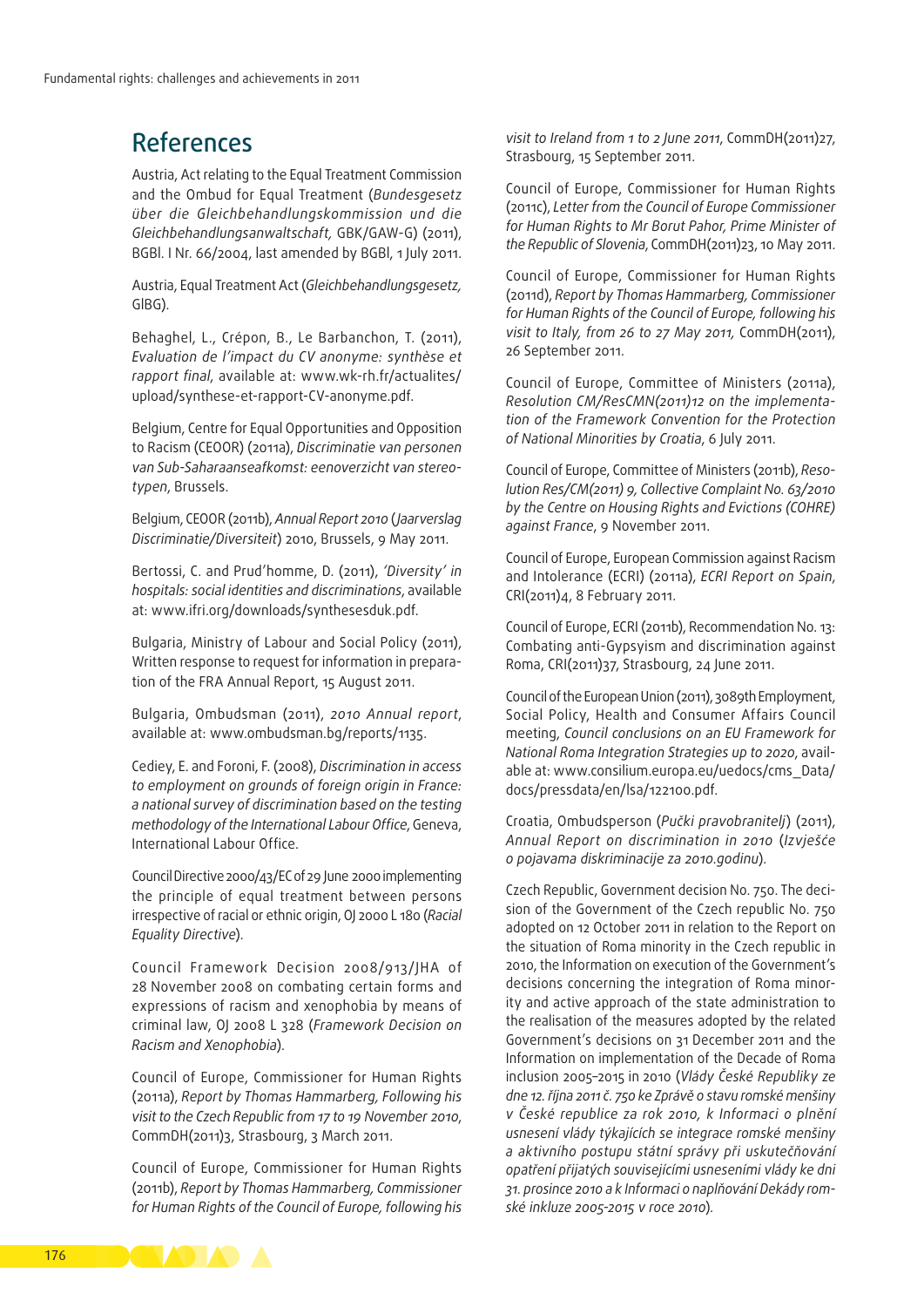European Commission (2011), Communication from the Commission to the European Parliament, the Council, the European Economic and Social Committee and the Committee of the Regions, An EU Framework for national Roma integration strategies up to 2020, COM(2011) 173 final, Brussels, 5 April 2011.

European Committee of Social Rights (ECSR) (2011a), *Decision on Merits, European Roma Rights Centre v. Portugal,* Complaint No. 61/2010, 30 June 2011.

ECSR (2011b), *Decision on Merits, Centre on Housing Rights and Evictions (COHRE) v. France*, Complaint No. 63/2010, 28 June 2011*.*

Eurofound, Rath, J., (2011), *Promoting ethnic entrepre‑ neurship in European cities*, Publications Office of the European Union, Luxembourg.

European Court of Human Rights (ECtHR)*, V.C. v. Slovakia* No. 18968/07, 8 November 2011.

European Roma Rights Centre (2010), *Standards do not apply: inadequate housing in Roma communities*, Buda‑ pest, December 2010.

European Roma Rights Centre (2011a), *No place for Roma: French and Italian authorities aggressively evict Roma*, 11 August 2011.

European Roma Rights Centre (2011b), *ERRC legal action helps to end state of emergency in Italy*, December 2011.

FRA (European Union Agency for Fundamental Rights) (2012), *The situation of Roma in 11 EU Member States: survey results at a glance*, forthcoming.

France, Equal Opportunities and Anti-discrimination Commission (*Haute autorité de lutte contre les discrimi‑ nations et pour l'égalité,* Halde) (2011), *Délibération rela‑ tive à un égal accès et au maintien au logement pour tous n° 2011-122*, 18 April 2011.

France, ISM‑Corum – Centre d'Observation et de Recherche sur l'Urbain des ses Mutations (2011), *Test‑ ing sur le parc locatif privé de Villeurbanne*, available at: [http://ismcorum.org/stock\\_images/actus/394/testing](http://ismcorum.org/stock_images/actus/394/testing-logmt-prive-vlbanne-ism-corum-rapport-public.pdf) [‑logmt‑prive‑vlbanne‑ism‑corum‑rapport‑public.pdf](http://ismcorum.org/stock_images/actus/394/testing-logmt-prive-vlbanne-ism-corum-rapport-public.pdf).

France, Law No. 2006-396, *Loi No 2009-396 pour l'égalité des chances*, 31 March 2006.

Frey, V. (2011), *Recht auf Wohnen? Der Zugang von MigrantInnen und ethnischen Minderheiten zu Öffentlichem Wohnraum in Österreich*, Volkshilfe Österreich, Wien.

Germany, Federal Anti‑Discrimination Agency (*Anti‑ diskriminierungsstelle des Bundes*, ADS) (2011), *Ano‑ nymisierte Bewerbungsverfahren – Das Pilotprojekt*, available at: [www.antidiskriminierungsstelle.de/](http://www.antidiskriminierungsstelle.de/SharedDocs/Downloads/DE/publikationen/20110616_Zwischenbericht_anonym.pdf?__blob=publicationFile) [SharedDocs/Downloads/DE/publikationen/20110616\\_](http://www.antidiskriminierungsstelle.de/SharedDocs/Downloads/DE/publikationen/20110616_Zwischenbericht_anonym.pdf?__blob=publicationFile) [Zwischenbericht\\_anonym.pdf?\\_\\_blob=publicationFile.](http://www.antidiskriminierungsstelle.de/SharedDocs/Downloads/DE/publikationen/20110616_Zwischenbericht_anonym.pdf?__blob=publicationFile) Greece, Greek Helsinki Monitor (2011a), *Καταλυτική παρέμβαση Εισαγγελίας Αρείου Πάγου για εκπαιδευτικό αποκλεισμό Ρομά,* ΔΕΛΤΙΟ ΤΥΠΟΥ, 21 Μarch 2011.

Greece, Greek Helsinki Monitor (2011b), *Εκπαιδευτικός αποκλεισμός παιδιών Ρομά λόγω κατάλυσης του κράτους δικαίου;* ΔΕΛΤΙΟ ΤΥΠΟΥ, 19 February 2011.

Greece, National and Kapodistrian University of Athens – *Εθνικό και Καποδιστριακό Πανεπιιστήμιο Αθηνών* (2010), Programme Education of Roma Children (*Εκπαίδευση των παιδιών Ρομά*), [www.keda.gr/roma/](http://www.keda.gr/roma/).

Greece (2011), National Commission for Human Rights and UNHCR Greece, *Racist violence recording network*, Press release No. 11/37, Athens, 14 October 2011, available at: www.nchr.gr.

Hungary, Equal Treatment Authority (*Egyenlő Bánásmód Hatóság*) (2011), Employee selection practice in the mirror of discrimination, available at: [www.egyenlobanasmod.](http://www.egyenlobanasmod.hu/tamop/data/2.2_english_summary.pdf) [hu/tamop/data/2.2\\_english\\_summary.pdf.](http://www.egyenlobanasmod.hu/tamop/data/2.2_english_summary.pdf)

Hungary, Ministry of Health – National Health Council (*Egészségügyi Minisztérium – Nemzeti Egészségügyi Tanács*) (2011), The position of the 29/03/2011 meeting of the National Health Council on 'Roma health and health culture', available at: www.eum.hu/szakmai-civil/ [nemzeti‑egeszsegugyi/allasfoglalas‑roma‑eu.](http://www.eum.hu/szakmai-civil/nemzeti-egeszsegugyi/allasfoglalas-roma-eu)

Hungary, Ministry of Public Administration and Justice – Office of the Minister of State for Social Inclusion (*Közi‑ gazgatási és Igaszságügyi Minisztérium – Társadalmi Felzárkóztatásért Felelős Államtitkárság*) (2011), National Social Inclusion and Roma Strategy (*Nemzeti Társadalmi Felzárkózási Stratégia*), available in English at: [http://](http://romagov.kormany.hu/hungarian-national-social-inclusion-strategy-deep-poverty-child-poverty-and-the-roma) [romagov.kormany.hu/hungarian‑national‑social‑inclu‑](http://romagov.kormany.hu/hungarian-national-social-inclusion-strategy-deep-poverty-child-poverty-and-the-roma) sion-strategy-deep-poverty-child-poverty-and-the-roma.

Ireland, Equality Tribunal (2011), DEC‑E2011-025 Full Case Report, available at: [www.equalitytribunal.ie/](http://www.equalitytribunal.ie/Database-of-Decisions/2011/Employment-Equality-Decisions/DEC-E2011-025-Full-Case-Report.html) [Database‑of‑Decisions/2011/Employment‑Equality](http://www.equalitytribunal.ie/Database-of-Decisions/2011/Employment-Equality-Decisions/DEC-E2011-025-Full-Case-Report.html) [‑Decisions/DEC‑E2011-025-Full‑Case‑Report.html.](http://www.equalitytribunal.ie/Database-of-Decisions/2011/Employment-Equality-Decisions/DEC-E2011-025-Full-Case-Report.html)

Italy, Italian National Police (*Polizia di Stato*) (2011), Osservatorio per la sicurezza contro gli atti discriminatori (OSCAD), available at: [www.poliziadistato.it/](http://www.poliziadistato.it/articolo/22017) [articolo/22017.](http://www.poliziadistato.it/articolo/22017)

Italy, Council of State (*Consiglio di Stato*) (2011), Ruling No. 6050 of 16 November 2011.

Organization for Security and Co‑operation in Europe (OSCE) – Office for Democratic Institutions and Human Rights (2011), *Hate crimes in the OSCE region – incidents and responses: Annual Report for 2010*, Warsaw.

Romania, Amnesty International (2011), *Mind the legal gap: Roma and the right to housing in Romania*, London, June 2011.

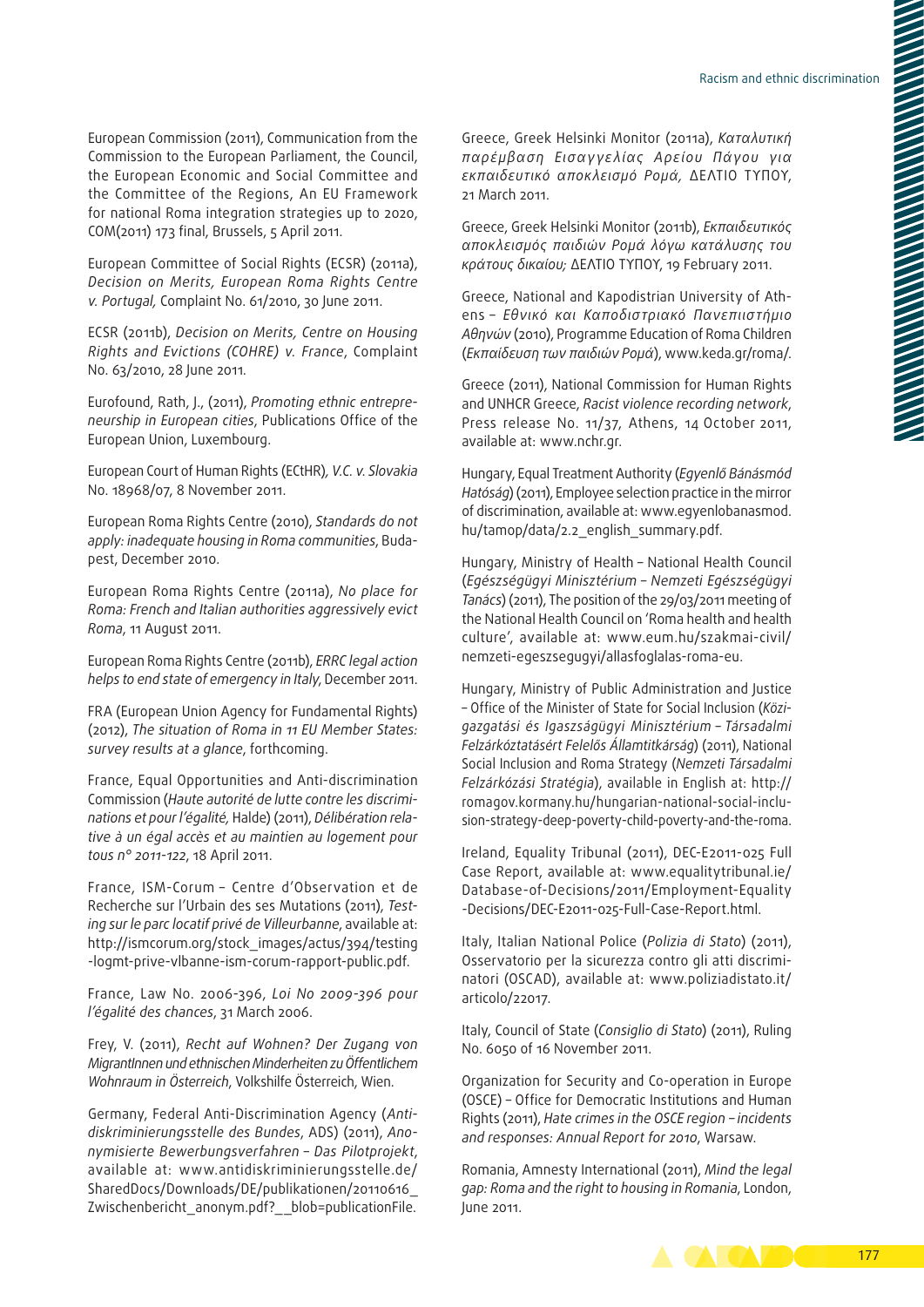Romania, Romani Criss, Amnesty International, Equal Chances Association (*Asociaţia Șanse Egale*) (2011), Open letter – *Stop Baia Mare municipality's actions to Roma ghettoisation,* available at: [www.romanicriss.org/](http://www.romanicriss.org/Open letter_wall_Baia_Mare.pdf) [Open%20letter\\_wall\\_Baia\\_Mare.pdf.](http://www.romanicriss.org/Open letter_wall_Baia_Mare.pdf)

Romania, Consiliul National pentru Combaterea Dis‑ criminarii (CNCD), Decision No. 149 of 7 July 2010.

Romania, Medical Profession Order (*Colegiul Medicilor*  din România, CMR), Response No. 4594 of 7 September 2011 to the FRA National Focal Point for Romania.

Sauer, M. (2011), *Partizipation und Engagement türkeistämmiger Migrantinnen und Migranten in Nordrhein‑Westfalen*, Essen, Stiftung Zentrum für Tür‑ keistudien und Integrationsforschung.

Slovakia, Deputy Prime Minister for National Minorities and Human Rights (*Podpredseda vlády pre ľudské práva a národnostné menšiny*) (2011), *Revidovaný akčný plan Dekády rómskej inklúzie*, available at: [www.rokovania.](http://www.rokovania.sk/Rokovanie.aspx/BodRokovaniaDetail?idMaterial=19992) [sk/Rokovanie.aspx/BodRokovaniaDetail?idMater](http://www.rokovania.sk/Rokovanie.aspx/BodRokovaniaDetail?idMaterial=19992) [ial=19992.](http://www.rokovania.sk/Rokovanie.aspx/BodRokovaniaDetail?idMaterial=19992)

Slovakia, Open Society Foundation (*Nadácia otvorenej spoločnosti*) (2011), *Answers to the questions of (de) segregation of Roma students in Slovak education system,* available at: [www.osf.sk/en/info/publications/](http://www.osf.sk/en/info/publications/desegregation_of_roma_pupils_in_slovak_educational_system_questions_and_answers/) desegregation of roma pupils in slovak educational [system\\_questions\\_and\\_answers/.](http://www.osf.sk/en/info/publications/desegregation_of_roma_pupils_in_slovak_educational_system_questions_and_answers/)

Slovakia, Rozhodnutie Okresného súdu v Prešove, č. konania 25C 133/2010, 5 December 2011.

Slovakia, Slovak National Centre for Human Rights (*Slovenské národné stredisko pre ľudské práva*) (2011), *Správa o dodržiavaní ľudských práv v Slovenskej republike,* Bratislava, Národné stredisko pre ľudské práva.

Spain, Council for the promotion of equal treatment and non‑discrimination on the grounds of ethnic or racial origin (*Consejo para la promoción de la igualdad de trato y no discriminación de las personas por el origen racial o étnico*) (2011), *Panel sobre discrimi‑ nación por origen racial o étnico (2010): la percepción de las potenciales víctimas*, March 2011, available at: [www.igualdadynodiscriminacion.org/recursos/](http://www.igualdadynodiscriminacion.org/recursos/publicaciones/2011/pdf/2010_panel_discriminacion_consejo_accesible.pdf) [publicaciones/2011/pdf/2010\\_panel\\_discriminacion\\_](http://www.igualdadynodiscriminacion.org/recursos/publicaciones/2011/pdf/2010_panel_discriminacion_consejo_accesible.pdf) [consejo\\_accesible.pdf](http://www.igualdadynodiscriminacion.org/recursos/publicaciones/2011/pdf/2010_panel_discriminacion_consejo_accesible.pdf).

Spain, Council for the promotion of equal treatment and non‑discrimination on the grounds of ethnic or racial origin, Network of centres of assistance to victims of discrimination (*Consejo para la promoción de la igualdad de trato y no discriminación de las personas por el origen racial o étnico, Red de centros de asistencia a víctimas de discriminación por origen racial o étnico*) (2011), *Informe de resultados*, available at: [www.igualdadynodiscriminacion.org/recursos/](http://www.igualdadynodiscriminacion.org/recursos/publicaciones/2011/pdf/2010_informe_red_asistencia_victimas_16feb11.pdf)

publicaciones/2011/pdf/2010\_informe\_red\_asistencia [victimas\\_16feb11.pdf](http://www.igualdadynodiscriminacion.org/recursos/publicaciones/2011/pdf/2010_informe_red_asistencia_victimas_16feb11.pdf).

Spain, Ministry of Labour and Immigration (*Ministerio de Trabajo e Inmigración*) (2011), *Comprehensive strategy against racism, racial discrimination, xenophobia and related intolerance*, Madrid, Deputy Directorate General for Administrative Information and Publications.

Strauß, D. (ed.) (2011), *Study on the current educa‑ tional situation of German Sinti and Roma*, available at: [www.antiziganismus.de/resources/2011\\_Strauss\\_](http://www.antiziganismus.de/resources/2011_Strauss_German_Sinti$2BRoma_Summary.pdf) [German\\_Sinti\\$2BRoma\\_Summary.pdf.](http://www.antiziganismus.de/resources/2011_Strauss_German_Sinti$2BRoma_Summary.pdf)

Surdu, L. (2011), *Participare, absenteism şcolar şi experienţa discriminării în cazul romilor din România*, Bucureşti, Vanemonde, available at: [www.unicef.](http://www.unicef.ro/&files/ghid_absenteism.pdf) [ro/&files/ghid\\_absenteism.pdf.](http://www.unicef.ro/&files/ghid_absenteism.pdf)

Sweden, Equality Ombudsman (*Diskriminerings‑ ombudsmannen*) (2010), Case ANM 2010/1795, 27 December 2010, available at: [www.do.se/sv/Om-DO/](http://www.do.se/sv/Om-DO/Stamningar-och-forlikningar/Truckforetag-i-Goteborg-ANM-20101795) Stamningar-och-[forlikningar/Truckforetag-](http://www.do.se/sv/Om-DO/Stamningar-och-forlikningar/Truckforetag-i-Goteborg-ANM-20101795)i-[Goteborg-ANM-20101795.](http://www.do.se/sv/Om-DO/Stamningar-och-forlikningar/Truckforetag-i-Goteborg-ANM-20101795)

Sweden, Equality Ombudsman (2011a), Case AMN 2009/337, available at: [www.do.se/Documents/pdf/for‑](http://www.do.se/Documents/pdf/forlikningarochdomstolsarenden/ANM 2009-337 St%c3%a4mningsans%c3%b6kan.pdf) [likningarochdomstolsarenden/ANM%202009-337%20](http://www.do.se/Documents/pdf/forlikningarochdomstolsarenden/ANM 2009-337 St%c3%a4mningsans%c3%b6kan.pdf) [St%c3%a4mningsans%c3%b6kan.pdf.](http://www.do.se/Documents/pdf/forlikningarochdomstolsarenden/ANM 2009-337 St%c3%a4mningsans%c3%b6kan.pdf)

Sweden, Equality Ombudsman (2011b), *Årsredovis‑ ning 2010*, available at: [www.do.se/sv/Material/](http://www.do.se/sv/Material/Arsredovisning-2010) [Arsredovisning-2010.](http://www.do.se/sv/Material/Arsredovisning-2010)

Sweden, Equality Ombudsman (2011c), Case ANM 2009/2449, available at: [www.do.se/sv/Om‑DO/](http://www.do.se/sv/Om-DO/Stamningar-och-forlikningar/Netto-ANM-20092449) Stamningar-och-forlikningar/Netto-ANM-20092449.

Szalai, J., Messing, V. and Nemenyi, M. (2010), *Ethnic and social differences in education in a comparative per‑ spective*, EDUMIGROM: Budapest, available at: [www.](http://www.edumigrom.eu/sites/default/files/field_attachment/page/node-5387/comparativesurveyfinal.pdf) [edumigrom.eu/sites/default/files/field\\_attachment/](http://www.edumigrom.eu/sites/default/files/field_attachment/page/node-5387/comparativesurveyfinal.pdf) [page/node-5387/comparativesurveyfinal.pdf.](http://www.edumigrom.eu/sites/default/files/field_attachment/page/node-5387/comparativesurveyfinal.pdf)

United Kingdom, Department of Education (2011), *Ethnic minority achievement grant*, available at: [www.](http://www.education.gov.uk/childrenandyoungpeople/strategy/financeandfunding/a0076833/ethnic-minority-achievement-grant) [education.gov.uk/childrenandyoungpeople/strategy/](http://www.education.gov.uk/childrenandyoungpeople/strategy/financeandfunding/a0076833/ethnic-minority-achievement-grant) [financeandfunding/a0076833/ethnic-minority](http://www.education.gov.uk/childrenandyoungpeople/strategy/financeandfunding/a0076833/ethnic-minority-achievement-grant)[achievement-grant.](http://www.education.gov.uk/childrenandyoungpeople/strategy/financeandfunding/a0076833/ethnic-minority-achievement-grant)

United Kingdom, Equality (2011), *School attainment of Roma pupils: from segregation to inclusion,* available at: [http://equality.uk.com/Education\\_files/From%20](http://equality.uk.com/Education_files/From segregation to integration.pdf) [segregation%20to%20integration.pdf.](http://equality.uk.com/Education_files/From segregation to integration.pdf)

United Kingdom, Equality and Human Rights Commis‑ sion (EHRC) (2011), *Policy report, submission to the UN Committee on the Elimination of all Forms of Racial Discrimination on the UK's 18*th*, 19*th *and 20*th *periodic reports*, July 2011.

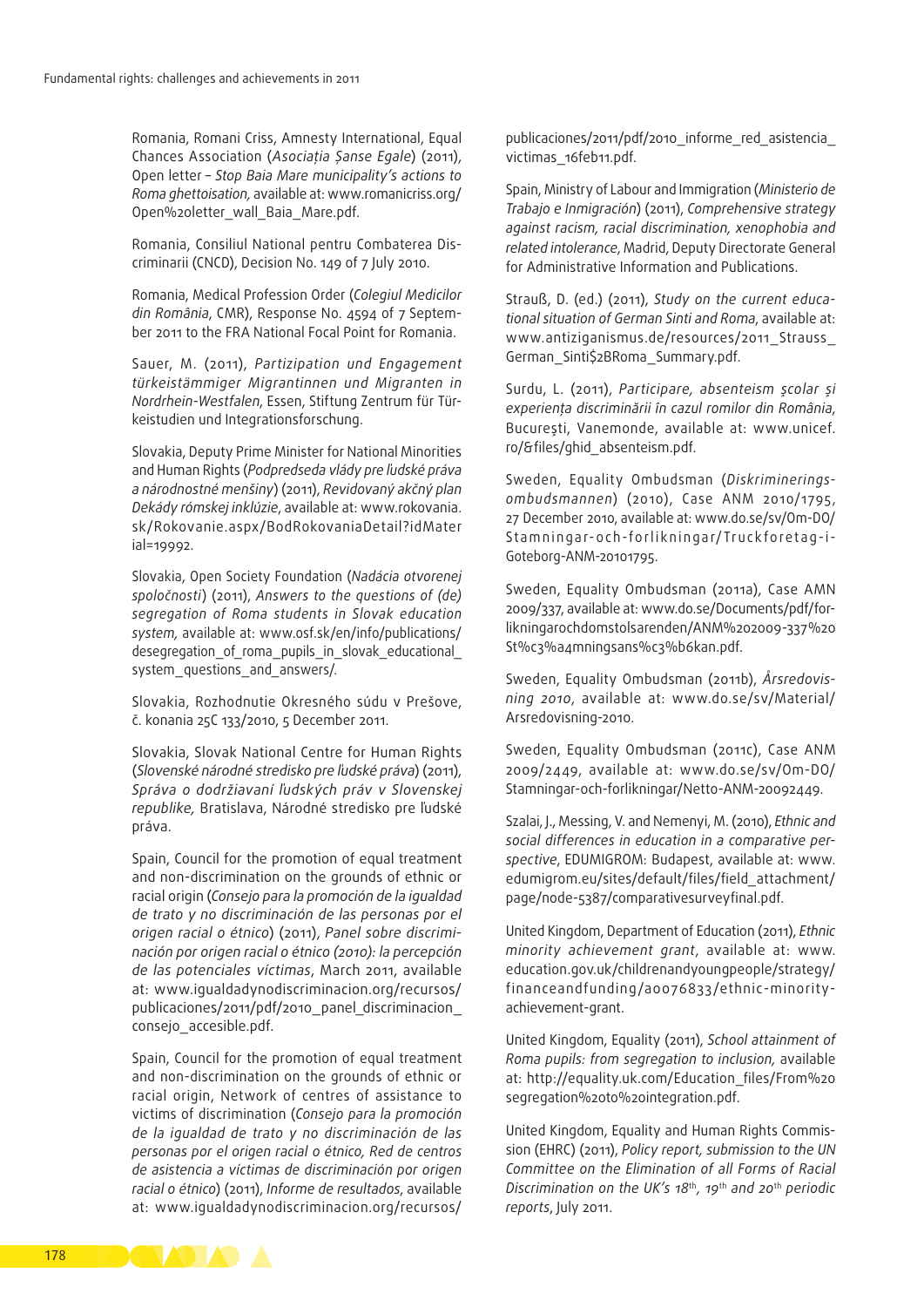United Kingdom, UK Government (2011), *UK opening statement to CERD*, 23 August 2011.

United Nations, Committee on the Elimination of Racial Discrimination (CERD) (2011a), *Concluding Observations on Spain*, CERD/C/ESP/CO/18-20, 8 April 2011.

UN, CERD (2011b), *Concluding Observations on the United Kingdom of Great Britain and Northern Ireland*, CERD/C/ESP/CO/18-20, 14 September 2011.

UN, CERD (2011c), *Concluding observations on Ireland*, CERD/C/IRL/3-4, 4 April 2011.

UN, CERD (2011d), *Concluding Observations on Lithuania*, CERD/C/LTU/CO/4-5, 4 April 2011.

UN, CERD (2011e), *Concluding Observations on Czech Republic*, CERD/C/CZE/CO/8-9, 14 September 2011.

UN, Office of the High Commissioner for Human Rights (OHCHR) (2011), *Traveller community at Dale Farm evicted*, available at: [http://europe.ohchr.org/EN/News‑](http://europe.ohchr.org/EN/NewsEvents/Pages/Dale_Farm_eviction.aspx) [Events/Pages/Dale\\_Farm\\_eviction.aspx.](http://europe.ohchr.org/EN/NewsEvents/Pages/Dale_Farm_eviction.aspx)